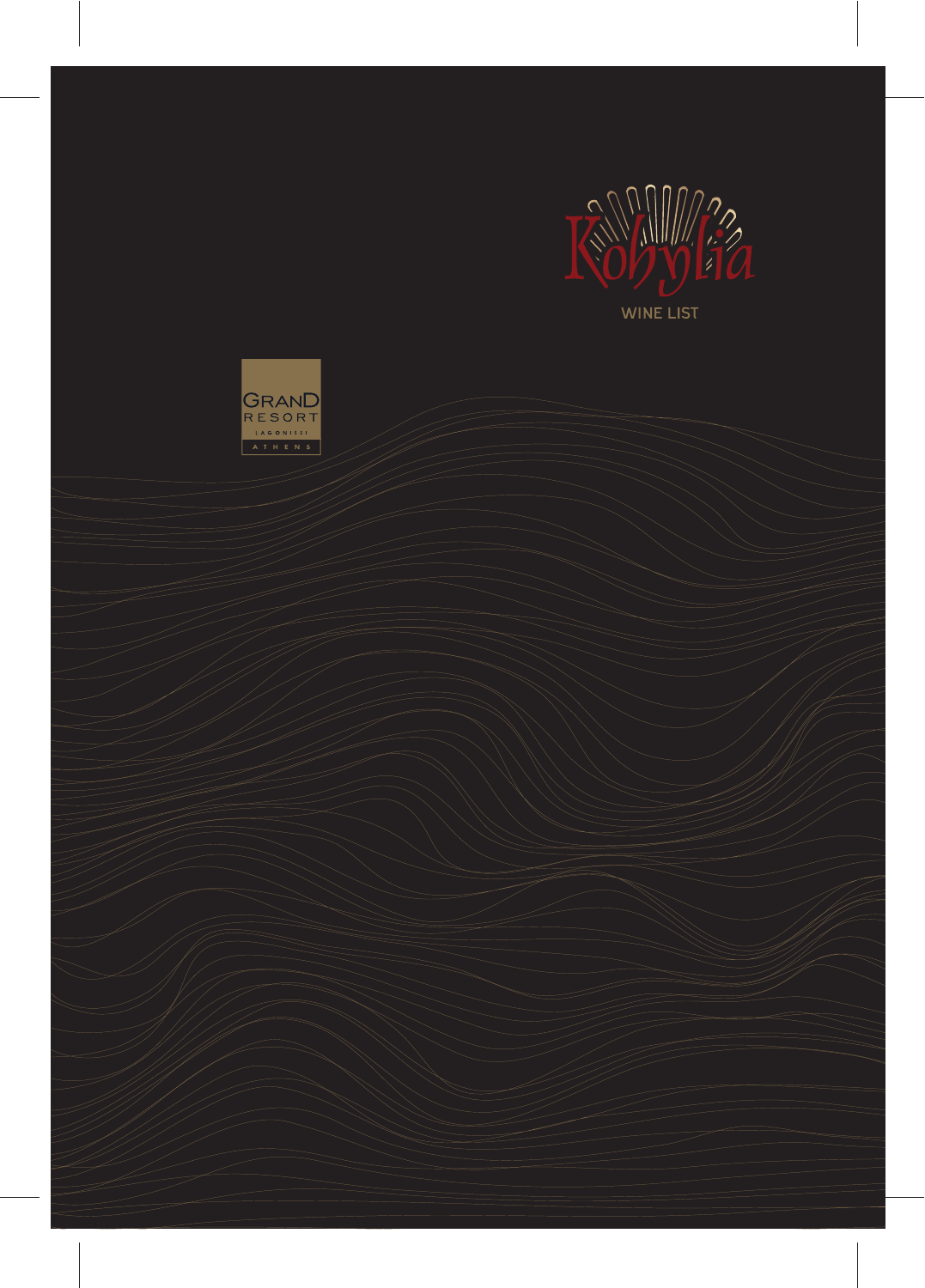

Η λίστα των κρασιών που ακολουθεί αντιπροσωπεύει τις καλύτερες επιλογές μας από την Ελλάδα και τον υπόλοιπο κόσμο.

Πρωταρχικός μας στόχος είναι να συγκεντρώσουμε μοναδικά κρασιά που θα συμβαδίζουν με τα υψηλά πρότυπα του Grand Resort Lagonissi.

> The following wine list represents a selection of fine wines from Greece and all around the world.

Όλα τα κρασιά έχουν κριθεί σαν μια εξαιρετική έκφραση της ποικιλίας και της περιοχής και ελπίζουμε να τα απολαύσετε όσο και εμείς.

Our primary goal is to assemble a unique offering of wines, consistent with Grand Resort Lagonissi standards of excellence.

Μέσα από το κρασί και πάνω απ΄ όλα τη φιλοξενία είμαστε εδώ για να κάνουμε την βραδιά σας αξέχαστη.

All of the wines have been deemed an outstanding expression of varietal and region and we hope you enjoy them as much as we have.

> Through wine and most of all hospitality, we are here to make your night memorable.



#### Η χρέωση Corkage είναι 25 € ανά φιάλη 750 ml με όριο 2 φιαλών ανά τραπέζι.

Corkage Fee is €25 per 750ml bottle with a 2 bottle limit per table.

Κρασιά που παράγονται με βιολογική αμπελουργία Wines produced using organic viticulture



Κρασιά που παράγονται χρησιμοποιώντας βιοδυναμικές αρχές Wines produced using biodynamic principles



#### Κρασιά που παράγονται απο παλιούς αμπελώνες Wines produced using old vines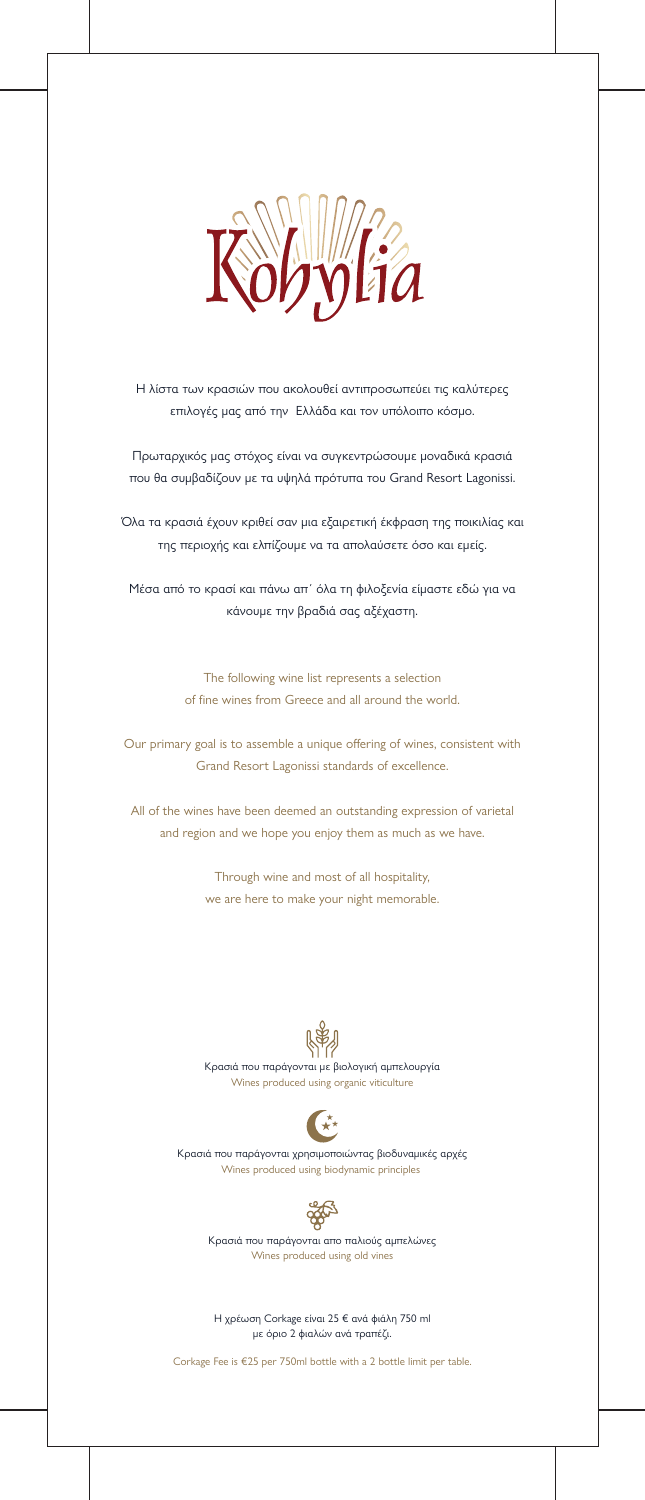| EAAAA - GREECE                                                        |    |
|-----------------------------------------------------------------------|----|
| Πύργος Μελά, Idylle d' Achinos, Grenache-Αγιωργήτικο-Syrah,           | 13 |
| Π.Ο. Φθιώτιδας                                                        |    |
| Chateau La Tour Melas, Idylle d' Achinos, Grenache-Agiorgitiko-Syrah, |    |
| R.W. Fthiotidas                                                       |    |
|                                                                       |    |
| Άλφα Ροζέ, Ξινόμαυρο, Π.Ο.Π. Αμύνταιο                                 | 13 |
| Estate Alpha Rose, Xinomavro, P.D.O. Amyndeon                         |    |
| <b>NOPTOFAAIA - PORTUGAL</b>                                          |    |
| DFJ Vinhos "Pink Elephant" Garnacha Tinta,                            | 12 |
| Castille La Mancha, D.O. Valdepenas                                   |    |
|                                                                       |    |

ΕΛΛΑΔΑ - GREECE

Μέγα Σπήλαιο "Cuvee III" Μαυροδάφνη-Cabernet Sauvignon-Αγιωργίτικο, Π.Γ.Ε. Αχαΐα Mega Spileo "Cuvee III" Mavrodaphne-Cabernet Sauvignon-Agiorgitiko, P.G.I. Achaia

Σκούρας "Portes" Merlot, Π.Γ.Ε. Πελοπόννησος Domaine Skouras "Portes" Merlot, P.G.I. Peloponnese 13

#### ΕΛΛΑΔΑ - GREECE

Yalumba, Oxford Landing, Cabernet Sauvignon, Shiraz, South Australia 13

#### ΑΥΣΤΡΑΛΙΑ - AUSTRALIA

### **HOUSE SELECTION - BY THE GLASS - 125ML**

### DRAPPIER CARTE D'OR Pinot Noir-Chardonnay-Pinot Meunier, Aube, A.O.C. Champagne 22 Κτήμα Τσέλεπου, Amalia Brut, Μοσχοφίλερο, Πελοπόννησος Tselepos Estate, Amalia Brut, Moschofilero, Peloponnese 14 ΕΛΛΑΔΑ - GREECE La Farra, Prosecco di Treviso Extra Dry, Veneto Beppe Marino, Moscato d'Asti, DOCG, Piedmont 10 10 ΙΤΑΛΙΑ - ITALY Κτήμα Άλφα, Μαλαγουζιά, Π.Γ.Ε. Φλώρινας Alpha Estate, Malagouzia, P.G.I. Florina Μέγα Σπήλαιο "Cuvee III" Μαλαγουζιά - Ασύρτικο - Chardonnay, Π.Γ.Ε. Αχαΐα Mega Spileo "Cuvee III" Malagouzia - Assyrtiko - Chardonnay, P.G.I. Achaia 13 12 ΕΛΛΑΔΑ - GREECE Torres Vina Esmarelda Moscatel – Gewurstraminer, Penedes, D.O. Catalunya 12 ΙΣΠΑΝΙΑ - SPAIN  $N. V.$  CHAMPAGNES 125ml  $\epsilon$ ΑΦΡΩΔΕΙΣ ΟΙΝΟΙ SPARKI ING WINES 125ml ΛΕΥΚΟΙ ΟΙΝΟΙ WHITE WINES 125ml

### ΡΟΖΕ ΟΙΝΟΙ ROSÉ WINES 125ml

## ΕΡΥΘΡΟΙ ΟΙΝΟΙ

# RED WINES 125ml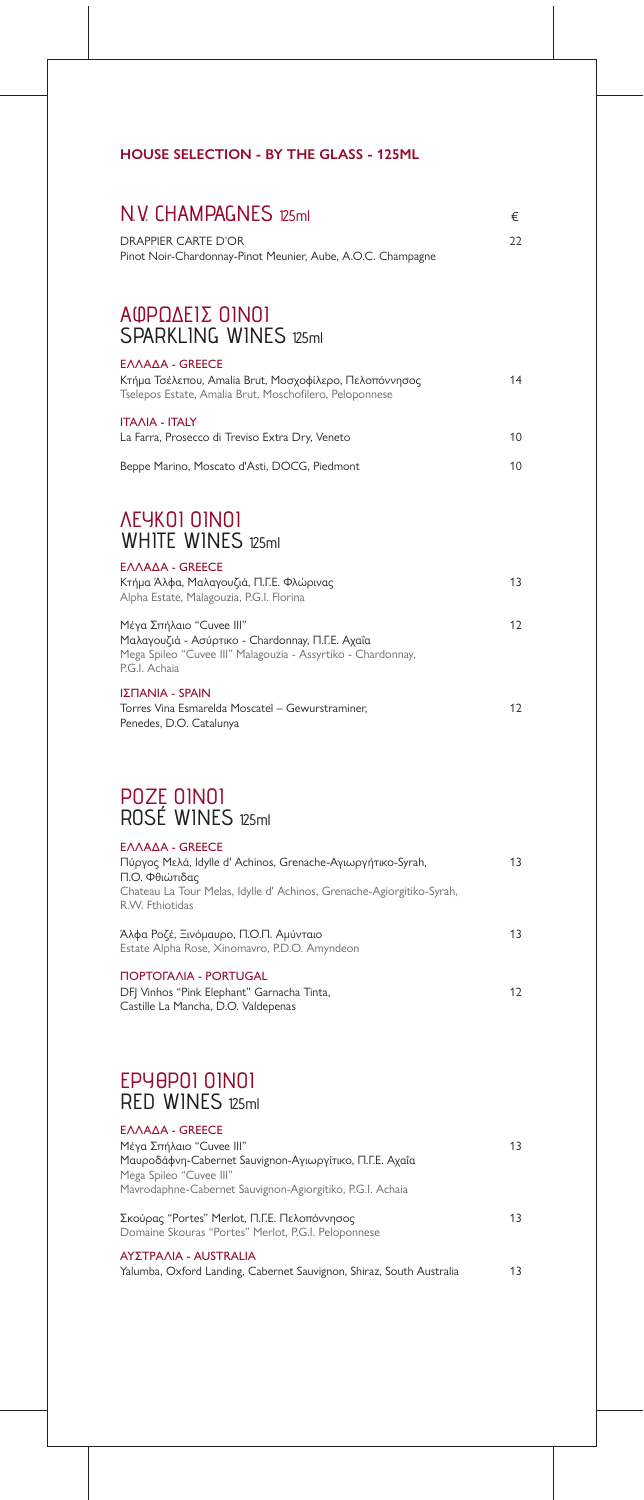| <b><i>AEYKOI OINOI</i></b><br><b>WHITE WINES 125ml</b>                               | €  |
|--------------------------------------------------------------------------------------|----|
| Estate Argyros "Cuvee Monsignori" Assyrtiko, P.D.O. Santorini                        | 21 |
| Henri Bourgeois "Jadis" Sauvignon Blanc, A.O.C. Sancerre, Loire                      | 27 |
| Matassa Blanc, Grenache Gris-Maccabeu, V.D.P. de Cotes Catalanes                     | 20 |
| Markus Molitor, Auslese Trocken, Riesling,<br>Zeltinger Sonnenuhr, Mosel-Saar- Ruwer | 30 |
| Leroy, Bourgogne Blanc, Chardonnay, A.O.C. Bourgogne                                 | 36 |
| Weingut F.X. Pichler, Gruner Veltliner, Loibenberg Smaragd                           | 26 |

| Lacules Bay Vineyards, Lacules Estate Merlot, V.W. Peloponnese       | 26 |
|----------------------------------------------------------------------|----|
| T-OINOS, Mavrotragano "Clos Stegasta" P.G.I. Cyclades                | 51 |
| Matassa "Cuvee Romanissa" V.D.P. de Cotes Catalanes, Roussillon      | 22 |
| Descendientes de J. Palacios "Villa de Corullon" Mencia, D.O. Bierzo | 29 |
| Burn Cottage Vineyards, Pinot Noir, Central Otago                    | 31 |
| Bodegas Roda "Roda l" Reserva, D.O.C.a. Rioja                        | 32 |

### **SOMMELIER'S CHOICE - BY THE GLASS - 150ml**

*Wines by the Glass Served Using the Coravin Preservation System*

### ΕΡΥΘΡΟΙ ΟΙΝΟΙ RED WINES 125ml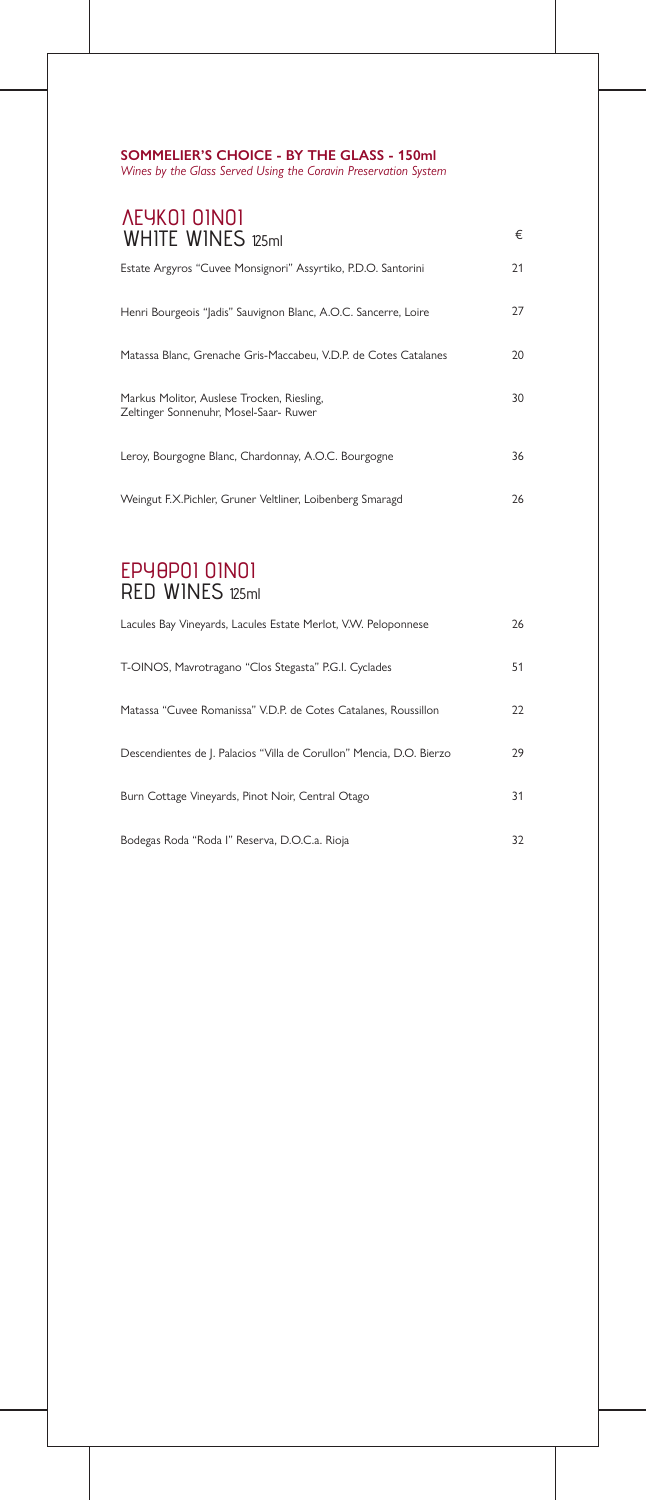| <b>DOM PERIGNON ROSÉ BRUT 2004</b><br>Pinot Noir-Chardonnay, Epernay, A.O.C. Champagne | 728 |
|----------------------------------------------------------------------------------------|-----|
| DOM PERIGNON ROSÉ BRUT 2005<br>Pinot Noir- Chardonnay, Epernay, A.O.C. Champagne       | 728 |

Κτήμα Τσέλεπου, Amalia Brut, Μοσχοφίλερο, Πελοπόννησος Tselepos Estate, Amalia Brut, Moschofilero, Peloponnese

DOM PERIGNON ROSÉ BRUT, METHUSALEM 6L 2002 Pinot Noir-Chardonnay, Epernay, A.O.C. Champagne

Karanika Brut Cuvée Spéciale, Ξινόμαυρο, Αμύνταιο Domaine Karanikas, Karanika Brut Cuvée Spéciale, Xinomavro, Amynteo

#### ΕΛΛΑΔΑ - GREECE

La Farra, Prosecco di Treviso Extra Dry, Veneto

Beppe Marino, Moscato d'Asti, DOCG, Piedmont



35

(潮 68

#### ΙΤΑΛΙΑ - ITALY

### **CHAMPAGNE**

| N.V. CHAMPAGNES 125ml                                                                                      | €    |
|------------------------------------------------------------------------------------------------------------|------|
| DRAPPIFR CARTF D'OR<br>Pinot Noir- Chardonnay- Pinot Meunier, Aube, A.O.C. Champagne                       | 104  |
| LAURENT PERRIER LA CUVEE BRUT<br>Chardonnay-Pinot Noir-Pinot Meunier,<br>Tours-sur-Marne, A.O.C. Champagne | 118  |
| MOFT & CHANDON BRUT IMPERIAL<br>Pinot Noir- Pinot Meunier- Chardonnay, Epernay, A.O.C. Champagne           | 126  |
| <b>RUINART BLANC DE BLANCS BRUT</b><br>Chardonnay, A.O.C. Champagne                                        | 208  |
| <b>VEUVE CLICQUOT PONSARDIN BRUT</b><br>Pinot Noir- Chardonnay- Pinot Meunier, Reims, A.O.C. Champagne     | 133  |
| <b>MOET &amp; CHANDON ICE IMPERIAL</b><br>Pinot Noir- Pinot Meunier- Chardonnay, Epernay, A.O.C. Champagne | 138. |
|                                                                                                            |      |

| <b>DRAPPIFR BRUT</b>                                                                                 | 171 |
|------------------------------------------------------------------------------------------------------|-----|
| Pinot Noir, Montagne de Reims, A.O.C. Champagne                                                      |     |
| <b>VEUVE CLICQUOT PONSARDIN BRUT</b><br>Pinot Noir-Chardonnay-Pinot Meunier, Reims, A.O.C. Champagne | 150 |
| MOFT & CHANDON ICF IMPERIAL<br>Pinot Noir-Pinot Meunier-Chardonnay, Epernay, A.O.C. Champagne        | 151 |

# ROSÉ CHAMPAGNES N.V.

| LOUIS ROEDERER CRISTAL BRUT 2007<br>Pinot Noir-Chardonnay, Reims, A.O.C. Champagne                  | 468 |
|-----------------------------------------------------------------------------------------------------|-----|
| ARMAND DE BRIGNAC BRUT GOLD<br>Pinot Noir- Pinot Meunier-Chardonnay, Reims, A.O.C. Champagne        | 660 |
| DOM PERIGNON BRUT 2008<br>Pinot Noir-Chardonnay, Epernay, A.O.C. Champagne                          | 387 |
| <b>KRUG GRANDE CUVEE</b><br>Chardonnay-Pinot Noir-Pinot Meunier, Reims, A.O.C. Champagne            | 430 |
| LAURENT PERRIER GRAND SIECLE "LA CUVEE"<br>Chardonnay-Pinot Noir, Tours-sur-Marne, A.O.C. Champagne | 384 |

# PRESTIGE CUVEE & VINTAGE CHAMPAGNES

## ROSÉ PRESTIGE CUVEE & VINTAGE CHAMPAGNES

### ΑΦΡΩΔΕΙΣ ΟΙΝΟΙ SPARKLING WINES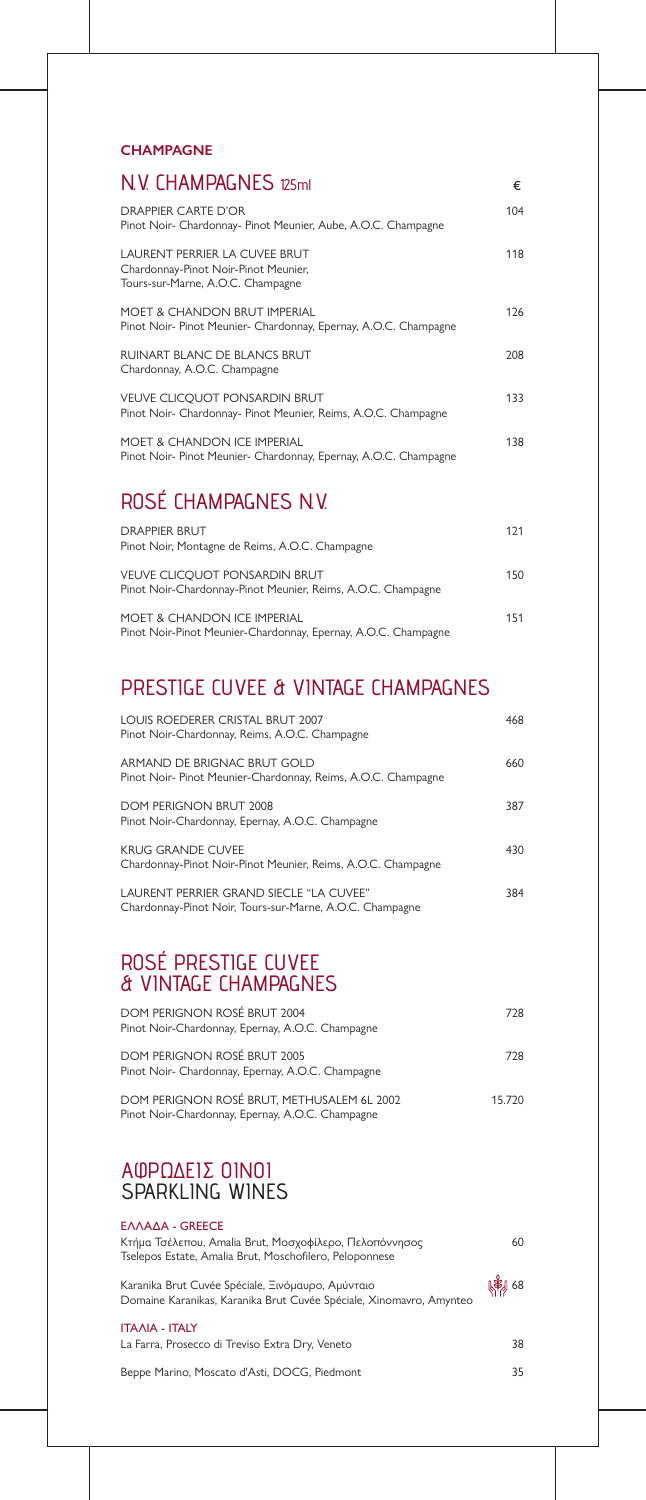Robert Weil, Riesling Kabinett, Pradikatswein, Rheingau **1988–1988** 1998–1988<br>Robert Weil, Riesling Kabinett, Pradikatswein, Rheingau ΓΕΡΜΑΝΙΑ - GERMANY



| EΛΛΑΔΑ - GREECE<br>Σκούρας "Portes" Μοσχοφίλερο, Π.Γ.Ε. Πελοπόννησος<br>Skouras "Portes" Moschofilero, P.G.I. Peloponnese                                     | €<br>41 |
|---------------------------------------------------------------------------------------------------------------------------------------------------------------|---------|
| Άλφα, Μαλαγουζιά, Π.Γ.Ε. Φλώρινας<br>Alpha Estate, Malagouzia, P.G.I. Florina                                                                                 | 50      |
| Τετράμυθος, Μοσχάτο Blanc Naturε, P.G.I. Peloponne<br>Tetramythos Winery, Muscat Blanc Nature, P.G.I. Peloponne                                               | 60      |
| Oenops "Απλά" Μαλαγουζιά-Ασύρτικο, Π.Γ.Ε. Δράμα<br>Oenops Wines "Apla" Malagouzia-Assyrtiko, P.G.I. Drama                                                     | 43      |
| Τσάνταλης "1/3000 Limited Selection" Sauvignon Blanc, Π.Γ.Ε. Μακεδονία<br>Tsantalis Vineyards "1/3000 Limited Selection"<br>Sauvignon Blanc, P.G.I. Macedonia | 61      |
| Εύχαρις, Μαλαγουζιά, Π.Γ.Ε. Γεράνεια Όρη<br>Domaine Evharis, Malagouzia, P.G.I. Gerania Mountains                                                             | 39      |
| Λυραράκης, Δαφνί "Ψαράδες" Π.Γ.Ε. Κρήτη<br>Lyrarakis Winery Dafni "Psarades" P.G.I. Crete                                                                     |         |
| Γκίκας, Ρετσίνα "Pine Forest" Ασύρτικο, Π.Γ.Ε. Πλαγιές Κιθαιρώνα<br>Gikas Winery "Pine Forest" Retsina, Assyrtiko, P.G.I. Slopes of Kithairon                 | 43      |
| ΙΣΠΑΝΙΑ - SPAIN<br>Torres "Vina Esmeralda" Moscatel - Gewurstraminer, Penedes,<br>D.O. Catalunya                                                              | 38      |
| <b><i>FAAAIA - FRANCE</i></b><br>Kuentz- Bas Gewurztraminer Tradition, A.O.C. Alsace                                                                          | 68      |

*Αρώματα λουλουδιών, φρούτων & βοτάνων συνθέτουν ένα πάζλ αρωμάτων και φρεσκάδας.*

*Driven by flowers, herbs, spices and fruits.* 

### ΦΡΕΣΚΑ & ΑΡΩΜΑΤΙΚΑ ΛΕΥΚΑ ΚΡΑΣΙΑ FRESH, FLORAL & AROMATIC WHITE WINES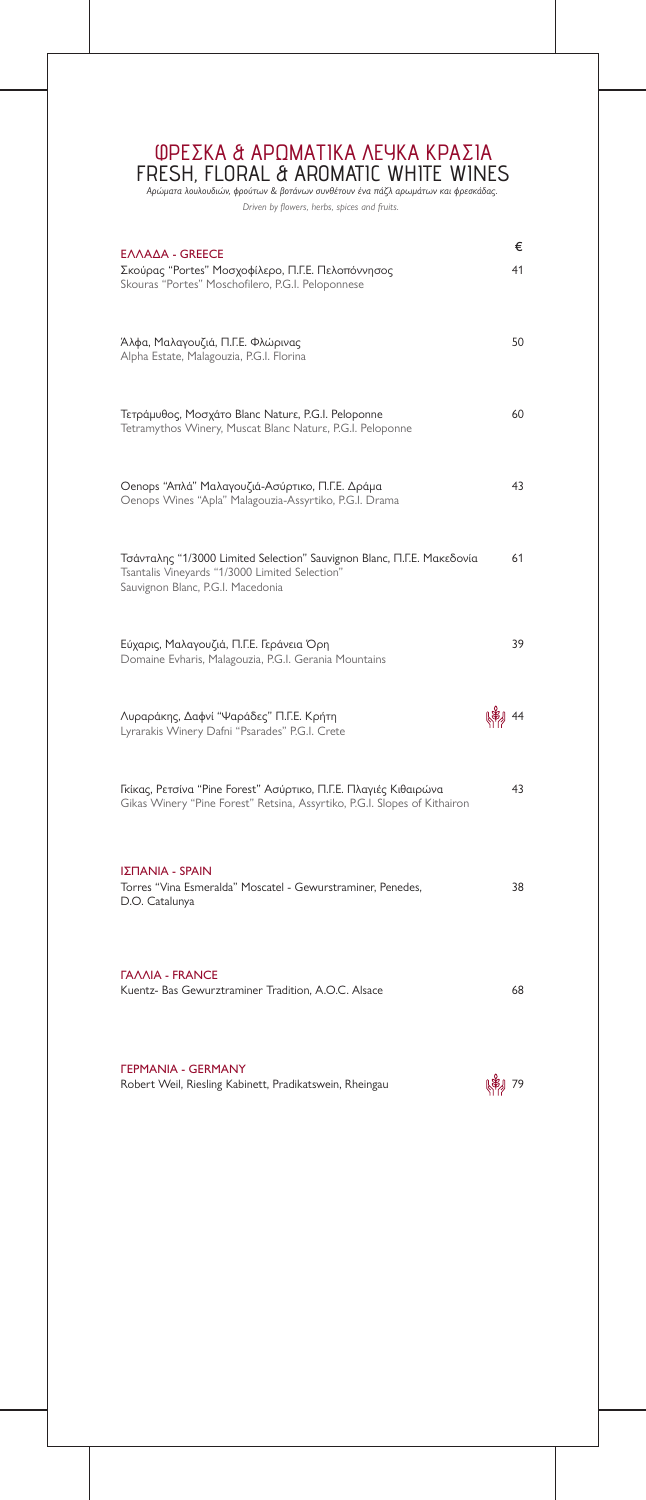Cloudy Bay, Sauvignon Blanc, Marlborough 106 ΝΕΑ ΖΗΛΑΝΔΙΑ - NEW ZEALAND

|                                                                                                                                 |         | €   |
|---------------------------------------------------------------------------------------------------------------------------------|---------|-----|
| ΕΛΛΑΔΑ - GREECE<br>Καραμολέγκος "34" Ασύρτικο, Π.Ο.Π. Σαντορίνη<br>Karamolegos Winery "34" Assyrtiko, P.D.O. Santorini          |         | 78  |
| Σιγάλας "Καβαλιέρος" Ασύρτικο, Π.Ο.Π. Σαντορίνη<br>Domaine Sigalas "Kavalieros" Assyrtiko, P.D.O. Santorini                     |         | 126 |
| Gentilini, Ρομπόλα "Wild Paths" Π.Ο.Π. Ρομπόλα Κεφαλληνίας<br>Gentilini Winery, Robola "Wild Paths" P.D.O. Robola of Cephalonia |         | 67  |
| Αργυρός "Cuvee Monsignori" Ασύρτικο, Π.Ο.Π. Σαντορίνη<br>Estate Argyros "Cuvee Monsignori" Assyrtiko, P.D.O. Santorini          |         | 98  |
| Άλφα, Sauvignon Blanc, Π.Γ.Ε. Φλώρινα<br>Alpha Estate, Sauvignon Blanc, P.G.I. Florina                                          |         | 70  |
| Τ-ΟΙΝΟΣ, Ασύρτικο "Clos Stegasta" Π.Γ.Ε. Κυκλάδες<br>T-OINOS, Assyrtiko "Clos Stegasta" P.G.I. Cyclades                         |         | 134 |
| Γαία "Θαλασσίτης Βυθισμένος" Ασύρτικο, Π.Ο.Π. Σαντορίνη<br>Gaia Estate "Thalassitis Submerged" Assyrtiko, P.D.O. Santorini      |         | 458 |
| <b><i>TAAAIA - FRANCE</i></b><br>Henri Bourgeois "Jadis" Sauvignon Blanc, A.O.C. Sancerre, Loire                                |         | 30  |
| William Fevre, Chablis Grand Cru, Bourgos, Chardonnay, A.O.C. Chablis (14) 230                                                  |         |     |
| Pattes Loup, Chablis, Chardonnay, A.O.C. Chablis                                                                                | 牌 121   |     |
| <b>ITAAIA - ITALY</b><br>Zonin, Pinot Grigio Friuli Aquileia, D.O.C.                                                            |         | 45  |
| <b>ΑΥΣΤΡΙΑ - AUSTRIA</b><br>Brundlmayer, Gruner Veltliner "Alte Reben" Kamptal D.A.C. Reserve                                   | (常) 122 |     |
| ΑΥΣΤΡΑΛΙΑ - AUSTRALIA<br>Henschke "Julius" Riesling, Eden Valley, Barossa South Australia                                       |         | 110 |

*Ορυκτές νότες, κρυστάλλινες γεύσεις, δύναμη και φινέτσα. A salty citrus minerality. Mouthwatering palate with outstanding personality of elegance & power in your glass.*

### ΜΕΤΑΞΕΝΙΑ ΜΕ ΟΡΥΚΤΟ ΑΠΟΤΥΠΩΜΑ ΛΕΥΚΑ CRISP AND SILKY WHITE WINES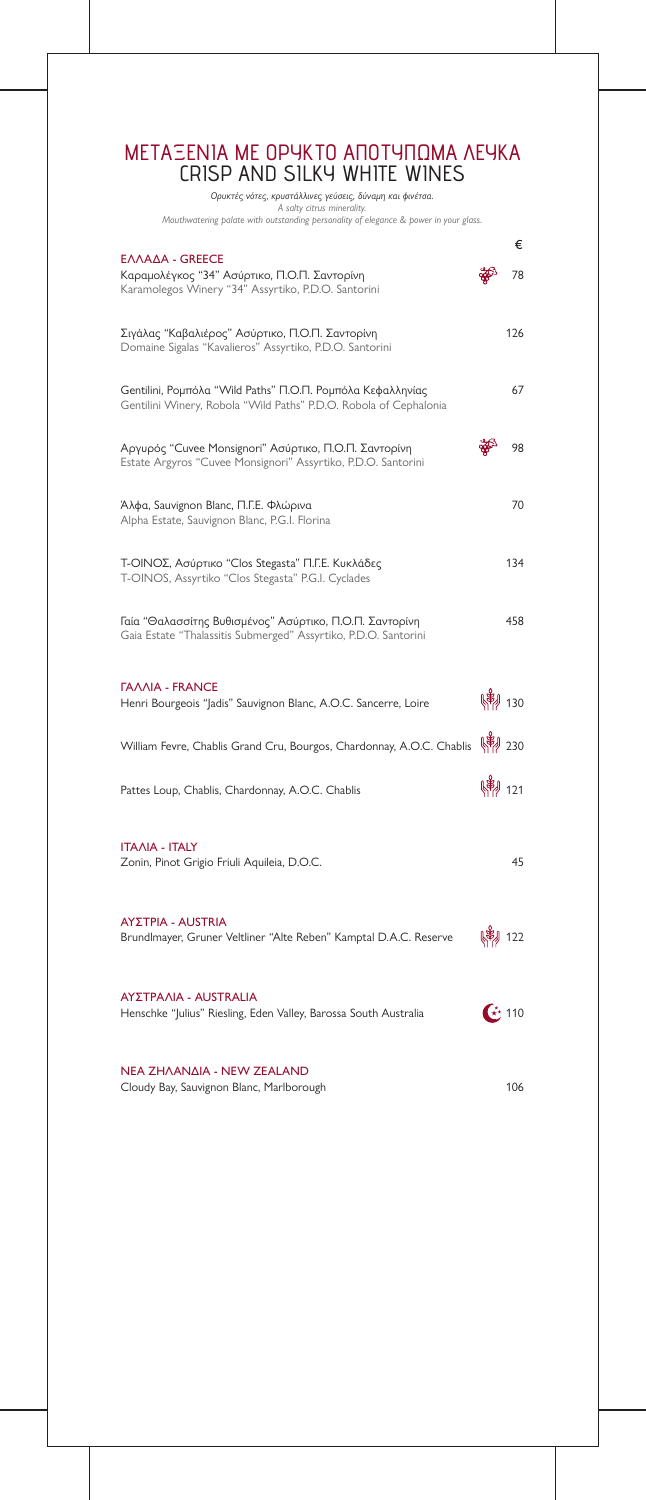|                                                                                                                                                     |                                                | €                      |
|-----------------------------------------------------------------------------------------------------------------------------------------------------|------------------------------------------------|------------------------|
| ΕΛΛΑΔΑ - GREECE<br>Γεροβασιλείου, Viognier, Π.Γ.Ε. Επανομή<br>Gerovasileiou Estate, Viognier, P.G.I. Epanomi                                        |                                                | 68                     |
| Ζαφειράκης "Natura" Μαλαγουζιά, Π.Γ.Ε. Τύρναβος<br>Domaine Zafeirakis "Natura Malagouzia" P.G.I. Tyrnavos                                           | $\left( \frac{1}{K} \times \mathbb{R} \right)$ | 46                     |
| Παπαγιαννάκος, Σαββατιανό "Παλαιά Κλήματα" Π.Γ.Ε. Μαρκόπουλο<br>Papagiannakos, Savatiano "Old Vines" P.G.I. Markopoulo                              |                                                | 38                     |
| Βιβλία Χώρα "Όβηλος" Sémillon- Ασύρτικο, Π.Γ.Ε. Παγγαίο<br>Biblia Chora Estate "Ovilos" Sémillon-Assyrtiko, P.D.O. Pangeon                          |                                                | (常) 76                 |
| Μέγα Σπήλαιο "Cuvee III" Μαλαγουζιά-Ασύρτικο-Chardonnay,<br>Π.Γ.Ε. Αχαΐα<br>Mega Spileo "Cuvee III" Malagouzia- Assyrtiko-Chardonnay, P.G.I. Achaia |                                                | 44                     |
| Μαλίχιν-Χρυσός, Βιδιανό "Old Vines" Π.Γ.Ε. Ρεθυμνο, Κρήτη<br>Malihin- Chryssos Winery, Vidiano "Old Vines"<br>P.G.I. Rethymnon, Crete               | 爛繁 95                                          |                        |
| Σεμέλη "Thea" Fine Lees Contact, Μοσχοφίλερο, Π.Ο.Π., Μαντινεία<br>Semeli Estate "Thea" Fine Lees Contact, Moschofilero, P.D.O., Mantinia           |                                                | 52                     |
| <b><i>TAAAIA - FRANCE</i></b><br>Weinbach, Riesling Grand Cru, Cuvee St. Catherine, Schlossberg,<br>A.O.C. Alsace                                   |                                                | $\downarrow \star$ 166 |
| Matassa, Blanc, Grenache Gris- Maccabeu,<br>V.D.P. de Cotes Catalanes, Roussillon                                                                   |                                                | 98                     |
| Ott Clos Mireille, Blanc de Blancs, Semillon- Rolle,<br>A.O.C. Cotes de Provence                                                                    |                                                | 98                     |
| Cave Yves Cuilleron, Condrieu "La Petite Cote"<br>Viognier, A.O.C. Condrieu                                                                         |                                                | 138                    |
| Louis Jadot "Les Petites Pierres" Pouilly Fuisse,<br>Chardonnay, A.O.C. Bourgogne                                                                   |                                                | 96                     |
| <b><i>FEPMANIA - GERMANY</i></b><br>Markus Molitor, Auslese Trocken, Riesling, Zeltinger<br>Sonnenuhr, Mosel-Saar-Ruwer                             |                                                | $\star$ 152            |
| <b>ITAAIA - ITALY</b><br>Livio Felluga "illivio Bianco" Pinot Bianco,<br>Colli Orientali Del Friuli, D.O.C. Friuli                                  |                                                | 108                    |
| <b>ΑΥΣΤΡΙΑ - AUSTRIA</b><br>F.X. Pichler, Gruner Veltliner, Loibenberg Smaragd, Wachau Valley                                                       |                                                | 128                    |
| Franz Hirtzberger, Riesling, Smaragd, Hochrain, Wachau Valley                                                                                       |                                                | 145                    |

#### ΑΥΣΤΡΑΛΙΑ - AUSTRALIA

Henschke "Julius" Riesling, Eden Valley, Barossa South Australia  $\left(\begin{array}{cc} \star & 98 \end{array}\right)$ 

#### ΝΟΤΙΑ ΑΦΡΙΚΗ - SOUTH AFRICA

Cloudy Bay, Sauvignon Blanc, Marlborough 158



#### ΝΕΑ ΖΗΛΑΝΔΙΑ - NEW ZEALAND

*Τροπικά και λευκόσαρκα φρούτα, βελούδινη υφή και μια πινελιά δρυός. Succulent & fruity with an exotic backbone, smooth texture and a touch of oak.*

# ΦΡΟΥΤΩΔΗ & ΙΣΟΡΡΟΠΗΜΕΝΑ ΛΕΥΚΑ TROPICAL & BALANCED WHITE WINES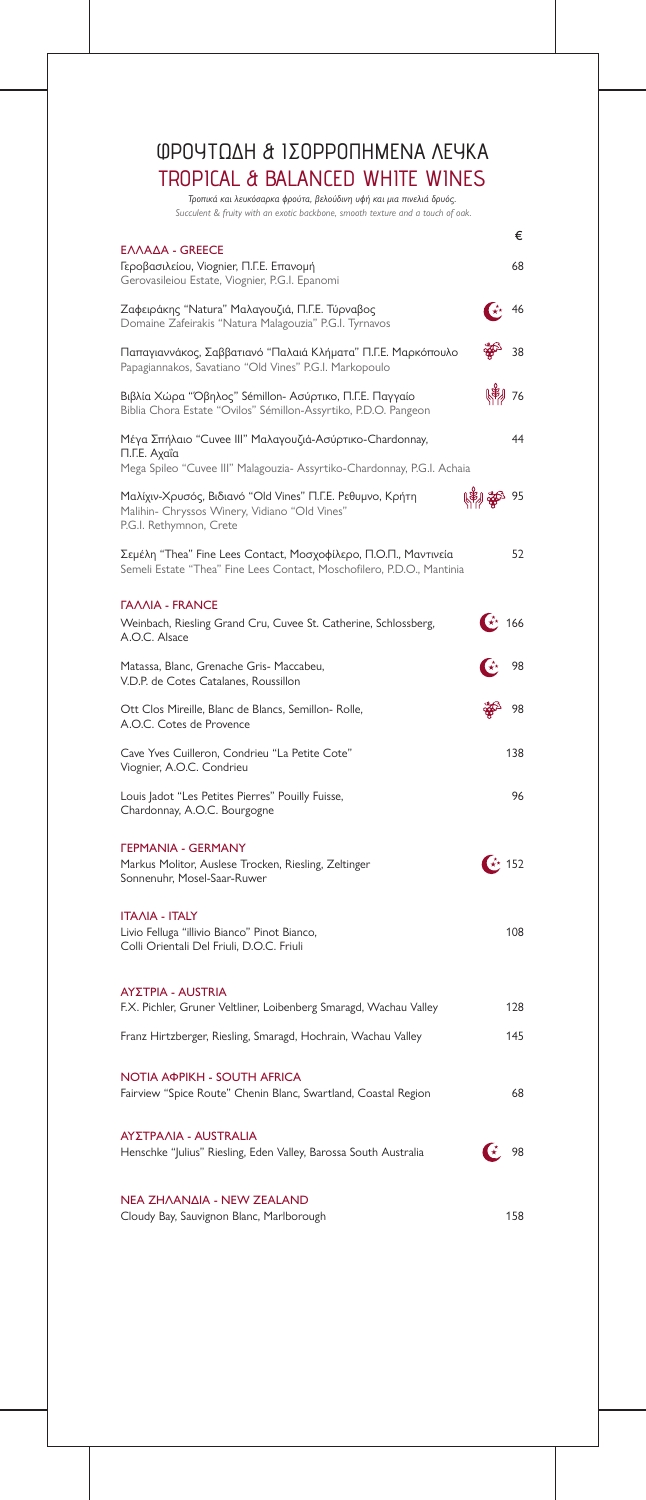|                                                                                                                                                       |                              | €           |
|-------------------------------------------------------------------------------------------------------------------------------------------------------|------------------------------|-------------|
| ΕΛΛΑΔΑ - GREECE<br>Σκούρας "Eclectique" Viognier, Π.Γ.Ε. Αρκαδίας<br>Domaine Skouras "Eclectique" Viognier, P.G.I. Arkadia                            |                              | 82          |
| $\bigoplus_{i=1}^{n} \frac{1}{2}$<br>Αργυρός "Cuvee Edvemon" Ασύρτικο, Π.Ο.Π. Σαντορίνη<br>Estate Argyros "Cuvee Edvemon" Assyrtiko, P.D.O. Santorini |                              |             |
| Μανουσάκης "Nostos" Roussanne, Κρήτη<br>Manousakis Winery "Nostos" Roussanne, Crete                                                                   |                              | 70          |
| Βασάλτης, Σαντορίνη Βαρέλι, Ασύρτικο, Π.Ο.Π. Σαντορίνη<br>Vassaltis Winery, Santorini Barrel Oaked, Assyrtiko, P.D.O. Santtorini                      |                              | 105         |
| 鄱 (剃 96<br>Οικονόμου, Σητεία, Βηλάνα-Θραψαθήρι, Π.Ο.Π. Σητεία<br>Economou, Sitia, Vilana-Thrapsathiri, P.D.O. Sitia                                   |                              |             |
| Δουλουφάκης "Άσπρος Λαγός" Βιδιανό, Π.Γ.Ε. Κρήτη<br>Douloufaki Winery "White Rabbit" Vidiano, P.G.I. Crete                                            |                              | 57          |
| Τσάνταλης "Κορμίλιτσα" Ασύρτικο-Chardonnay, Π.Γ.Ε. Άγιον Όρος<br>Tsantali Vineyards "Kormilitsa" Assyrtiko-Chardonnay, P.G.I. Mount Athos             | <b>KA)</b>                   | 80          |
| <b><i>TAAAIA - FRANCE</i></b><br>Domaine Jean Chartron "Benoites" Chassagne Montrachet,<br>A.O.C. Bourgogne                                           |                              | (崩) 167     |
| Joseph Drouhin, Pugliny Montrachet 1er Cru "Les Folatieres"<br>A.O.C. Bourgogne                                                                       |                              | 256         |
| Leroy Bourgogne Blanc, Chardonnay, A.O.C. Bourgogne                                                                                                   |                              | $\star$ 174 |
| Bouchard Pere & Fils, Corton Charlemagne Grand Cru, A.O.C. Bourgogne                                                                                  |                              | 395         |
| Domaine Pierre Morey, Meursault "Les Tessons", A.O.C. Bourgogne                                                                                       |                              | 230         |
| Jean Charton, Bâtard Montrachet Grand Cru, A.O.C. Bourgogne                                                                                           |                              | 732         |
| <b>OYFFAPIA - HUNGARY</b><br>Oremus Tokaji Dry "Mandolas" Furmint, Minosegi Bor Tokaji                                                                |                              | 77          |
| ΑΥΣΤΡΑΛΙΑ - AUSTRALIA<br>Yalumba "The Virgilius" Viognier, Eden Valley South Australia                                                                |                              | 128         |
| <b>NOTIA АФРІКН - SOUTH AFRICA</b><br>The Sadie Family "Palladius" Chenin Blanc-Sémillon,<br>Swartland, Coastal Region                                |                              | 192         |
| Boekenhoutskloof, Semillon, Franschhoek Valley, Coastal Region                                                                                        | $\left( \frac{1}{2} \right)$ | 106         |
| <b>XIAH - CHILE</b><br>Vina Errazuriz, "Wild Ferment" Chardonnay,                                                                                     |                              | 78          |

Casablanca Valley, Aconcagua

Joseph Phelps Vineyards, Sauvignon Blanc, St. Helena, Napa Valley 130

#### ΑΜΕΡΙΚΗ - U.S.A.

*Πληθωρικά και γεμάτα.* 

*Από τα μεγάλα λευκά της Βουργουνδίας μέχρι τους κρυμμένους θησαυρούς της ελληνικής γης. Rich, buttery and creamy. From the great whites of Burgundy to the hidden treasures of Greek land.*

### ΠΛΟΥΣΙΑ & ΠΟΛΥΠΛΟΚΑ ΛΕΥΚΑ BUTTERY AND COMPLEX WHITE WINES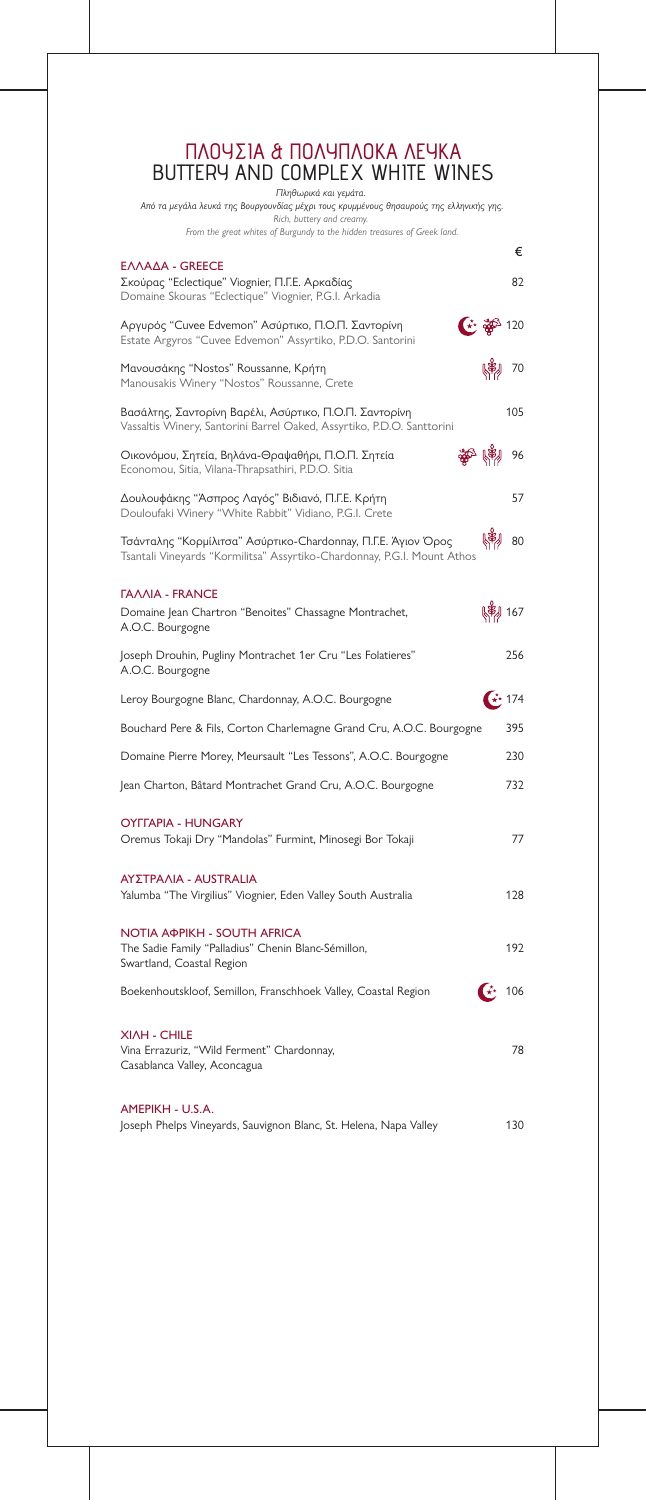| EΛΛΑΔΑ - GREECE<br>Πύργος Μελά "Idylle d' Achinos"<br>Grenache-Αγιωργίτικο-Syrah, Π.Ο. Φθιώτιδας<br>La Tour Melas "Idylle d' Achinos"<br>Grenache-Agiorgitiko-Syrah, R.W. Fthiotidas |         | €<br>60 |
|--------------------------------------------------------------------------------------------------------------------------------------------------------------------------------------|---------|---------|
| Σκούρας "Άκρες" Αγιωργίτικο-Μοσχοφίλερο, Π.Γ.Ε. Πελοπόννησος<br>Skouras "Akres" Agiorgitiko-Moschofilero, P.G.I. Peloponnese                                                         |         | 34      |
| Άλφα Ροζέ, Ξινόμαυρο, Π.Ο.Π. Αμύνταιο<br>Estate Alpha Rose, Xinomavro, P.D.O. Amyndaio                                                                                               |         | 64      |
| Θυμιόπουλος "Rosé de Xinomavro" Π.Γ.Ε. Μακεδονία<br>Thymiopoylos "Rosé de Xinomavro" P.G.I. Macedonia                                                                                |         | 55      |
| <b><i>FAAAIA - FRANCE</i></b><br>Château Romassan Bandol Rose, Domaines Ott,<br>Cinsault, Grenache, Mourvedre, A.O.C. Cotes de Provence                                              | (崩) 112 |         |
| Chateau Miraval Cinsault- Grenache-Rolle, Syrah,<br>A.O.C. Cotes de Provence                                                                                                         |         | 88      |
| <b><i>NOPTOFAAIA - PORTUGAL</i></b>                                                                                                                                                  |         |         |

*Φρέσκα με κομψά αρώματα και τραγανά κόκκινα φρούτα.* Fresh and crunchy summer berries with elegance and finesse.

DFJ Vinhos "Pink Elephant" Garnacha Tinta, Castille La Mancha, D.O. Valdepenas

36

ΡΟΖΕ ΟΙΝΟΙ ROSÉ WINES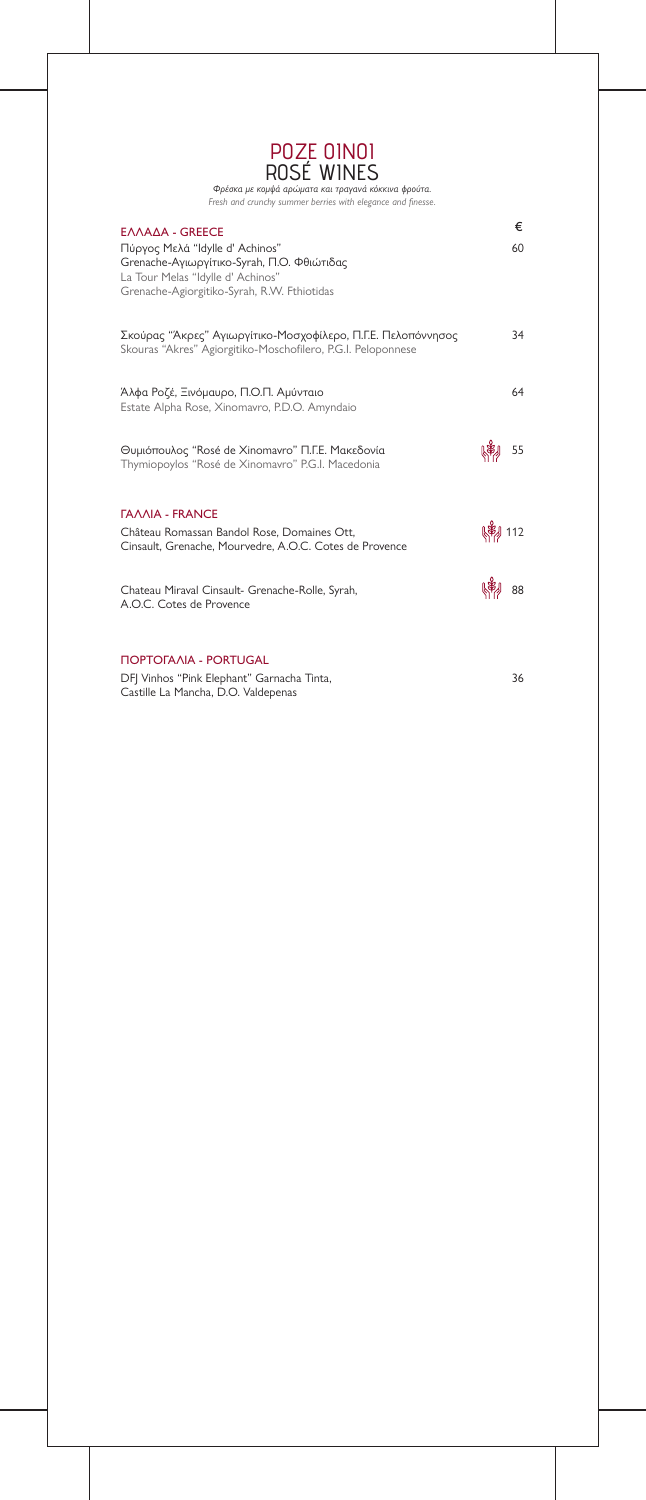| <b><i>FAAAIA - FRANCE</i></b>                                                                                                 | €   |
|-------------------------------------------------------------------------------------------------------------------------------|-----|
| Smith Haut Lafite "Les Hauts de Smith"<br>Sauvignon Blanc, A.O.C. Pessac- Leognan, Bordeaux 2014                              | 120 |
| Thibert Pere & Fils, Pouilly Fuisse, Chardonnay, A.O.C. Bourgogne 2012                                                        | 70  |
| André et Mireille Tissot, Chateau Chalon, Savagnin, A.O.C. Jura 2009                                                          | 122 |
| Weinbach, Riesling Grand Cru, Cuvee St. Catherine,<br>Schlossberg, A.O.C. Alsace 2015                                         | 166 |
| Matassa, Blanc, Grenache Gris- Maccabeu V.D.P. de Cotes Catalanes 2013                                                        | 98  |
| Serge Dagueneau et Fills, Pouilly Fume Tradition, Loire, France 2013                                                          | 69  |
| EΛΛΑΔΑ - GREECE<br>Gaia Estate "Thalassitis Submerged" P.D.O. Santorini 2014                                                  | 458 |
| <b><i>FEPMANIA - GERMANY</i></b><br>Markus Molitor, Auslese Trocken, Riesling,<br>Zeltinger Sonnenuhr, Mosel- Saar-Ruwer 2010 | 152 |
| <b>OYFFAPIA - HUNGARY</b><br>Oremus Tokaji Dry "Mandolas" Furmint, Minosegi Bor Tokaji 2011   2013                            | 77  |
| <b>ΑΥΣΤΡΑΛΙΑ - AUSTRALIA</b><br>Henschke "Louis" Semillon, Eden Valley, South Australia 2012                                  | 98  |
| Yalumba "The Virgilius" Viognier, Eden Valley, South Australia 2014                                                           | 128 |
| <b>NOTIA AOPIKH - SOUTH AFRICA</b><br>Boekenhoutskloof Semillon, Franschhoek Valley 2011                                      | 106 |
|                                                                                                                               |     |
| Fairview, Viognier, Paarl, Coastal Region 2014                                                                                | 67  |

#### Casa Lapostolle ''Cuvée Alexandre'' Chardonnay, Casablanca Valley 2015 85

#### ΟΥΡΟΥΓΟΥΑΗ - URUGUAY

Garzon, Albarino "Garzón" 2015 **60** 

#### *Ταξίδι Στον Χρόνο… Παλιές Σοδειές, Μοναδικές και Σπάνιες Φιάλες από το Κελάρι μας. Επιτρέψτε μας να σας Ξεναγήσουμε στον Μαγικό Κόσμο του Κρασιού.*

*Travel through Time…*

*Old Vintages, Rare and Unique Wines Aged In Our Private Cellar. Allow us to Guide you Into the Magical and Mystery World of Wine.*

### ΛΕΥΚΟΙ ΟΙΝΟΙ WHITE WINES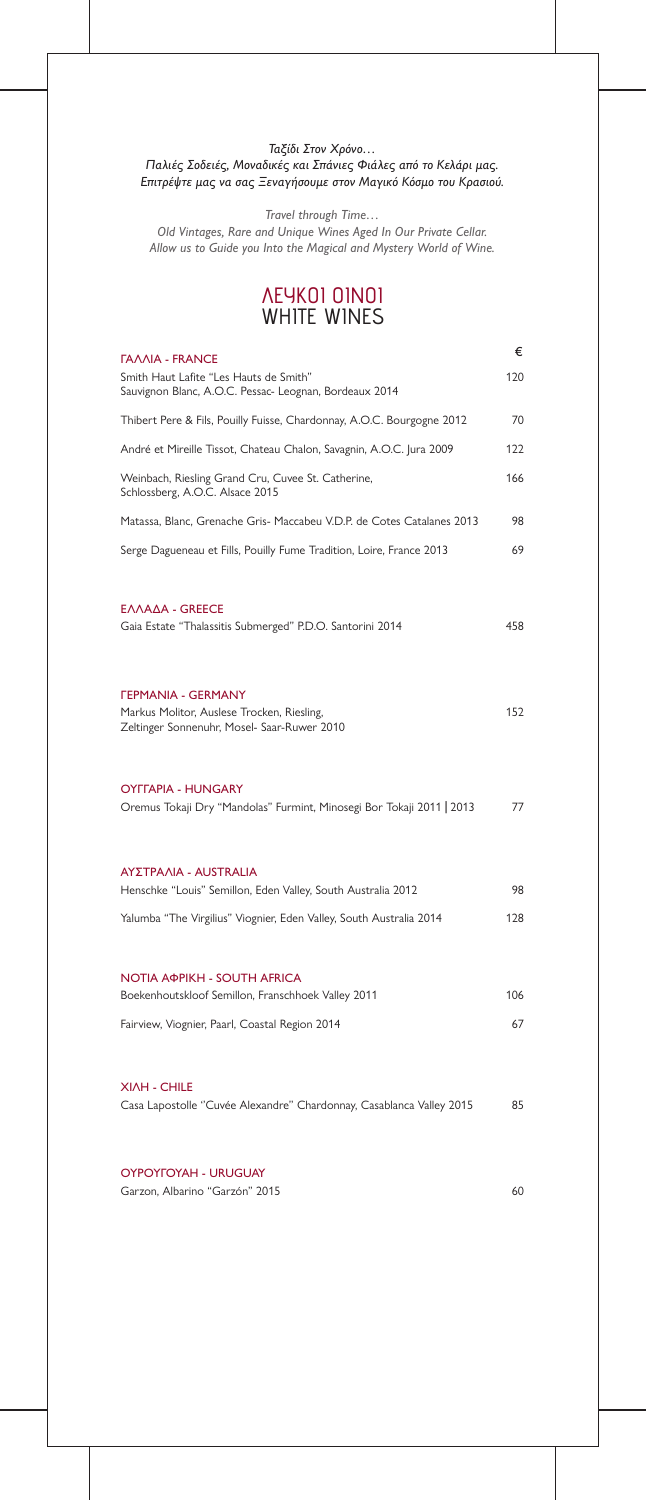| <b><i>FAAAIA - FRANCE</i></b>                                                                   | €   |
|-------------------------------------------------------------------------------------------------|-----|
| Chateau Soleil, A.O.C. Puisseguin- Saint- Emilion, Bordeaux 2003                                | 96  |
| Chateau Pontet-Canet, 5eme Grand Cru Classe,<br>A.O.C. Pauillac, Bordeaux 2001                  | 214 |
| Matassa, "Cuvee Romanissa" V.D.P. de Cotes Catalanes, Roussillon 2011                           | 98  |
| Chateau La Lagune, A.O.C. Haut Medoc, Bordeaux 2000                                             | 170 |
| Joseph Drouhin "Clos de Mouches" Pinot Noir,<br>A.O.C. Beaune, Burgundy 2000                    | 172 |
| <b>ITAAIA - ITALY</b><br>Prunotto Barolo D.O.C.G. Piedmont, Italy 2005                          | 110 |
| Casa Girelli Antario, Barolo, D.O.C.G. Piedmont, Italy 2007                                     | 86  |
| Tenuta San Guido "Sassicaia" Bolgheri, Tuscany, Italy 2006                                      | 506 |
| Masi Costasera, Amarone della Valpolicella Classico D.O.C.G. Italy 2004                         | 158 |
| Masi Costasera, Amarone della Valpolicella Classico<br>D.O.C.G. Italy 2006   2008               | 164 |
| Mastroberardino Radici, Aglianico, D.O.C.G Taurasi, Campania 2001                               | 116 |
| Allegrini Palazzo della Torre, Corvina-Rondinella-Sangiovese,<br>Veronese IGT 2005              | 75  |
| Pio Cesare Dolcetto D'Alba, Piemonte D.O.C. 2011                                                | 65  |
| ΕΛΛΑΔΑ - GREECE<br>Tsantalis "Kormilitsa" Cabernet Sauvignon-Limnio,<br>P.G.I. Mount Athos 2013 | 128 |
| Kir Yianni Estate, Dyo Elies, Merlot-Syrah-Xinomavro P.G.I. Imathia 2011                        | 80  |
| Tsantalis "Kormilitsa Gold" Cabernet Sauvignon-Limnio,<br>P.G.I. Mount Athos 2007               | 234 |
| Estate Mercouri, Refosco-Mavrodaphne, P.G.I. Letrini 2008                                       | 89  |
| Dalamara Winery "Paliokalias" Xinomavro, P.D.O. Naousa 2015                                     | 108 |
| Voyatzi Estate "Tsapournakos" P.G.I. Kozani 2013                                                | 61  |
| Pavlidis "Thema" Syrah-Agiorgitiko P.G.I. Drama 2013                                            | 65  |

#### *Ταξίδι Στον Χρόνο… Παλιές Σοδειές, Μοναδικές και Σπάνιες Φιάλες από το Κελάρι μας. Επιτρέψτε μας να σας Ξεναγήσουμε στον Μαγικό Κόσμο του Κρασιού.*

*Travel through Time…*

*Old Vintages, Rare and Unique Wines Aged In Our Private Cellar. Allow us to Guide you Into the Magical and Mystery World of Wine.*

| Naousa "Pigasos" Xinomavro P.D.O. Naousa 1999                                | 60  |
|------------------------------------------------------------------------------|-----|
| Domaine Sigalas, Mavrotragano, P.G.I. Cyclades 2016                          | 105 |
| ΙΣΠΑΝΙΑ - SPAIN                                                              |     |
| Bodegas Roda "Roda l" Reserva 2009, D.O.C.a. Rioja                           | 158 |
| Marques de Riscal Reserva 2004, D.O.C.a. Rioja                               | 68  |
| Descendientes de J. Palacios "Villa de Corullon"<br>Mencia, D.O. Bierzo 2013 | 136 |
| Ferrer Bobet, Vinyes Velles, Carinena-Garnacha, D.O.C.a. Priorat 2012        | 128 |
| Torres "Gran Coronas" Cabernet Sauvignon,<br>Reserva, Penedes, Spain 2005    | 46  |

### ΕΡΥΘΡΟΙ ΟΙΝΟΙ RED WINES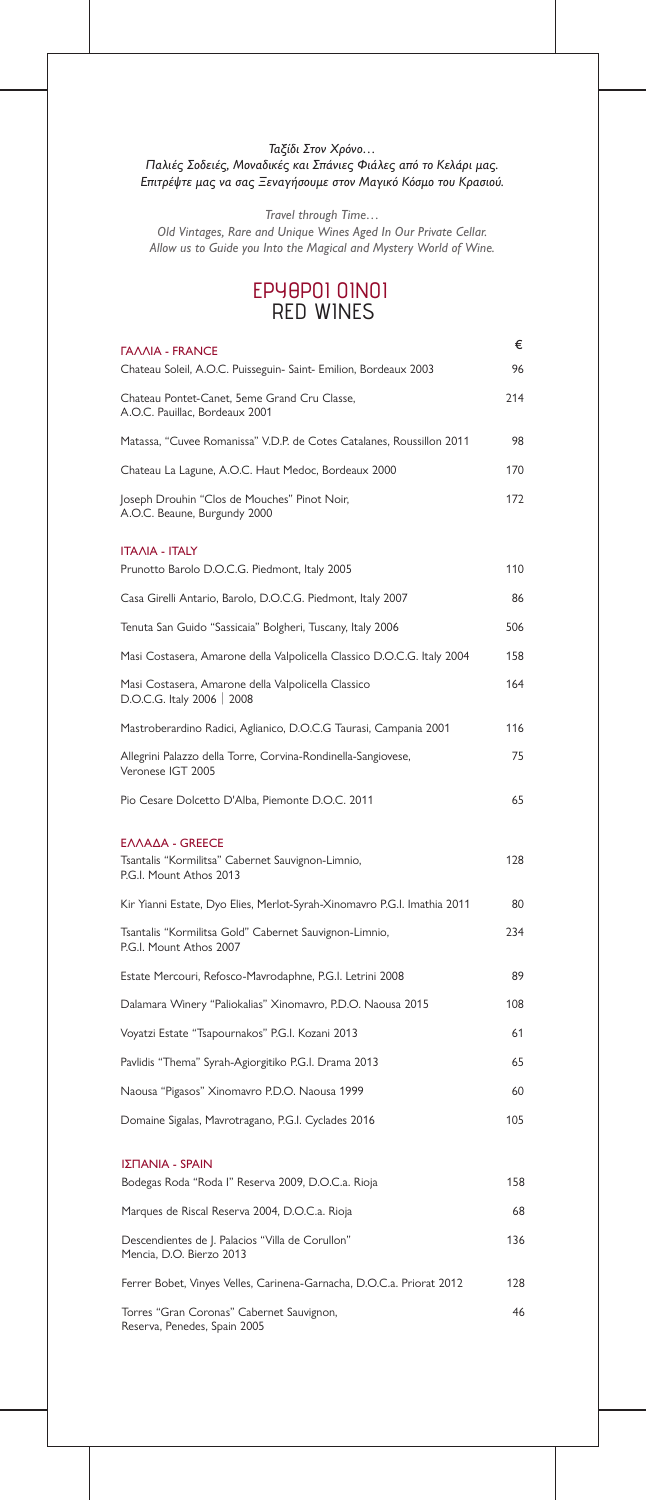| <b><i>FEPMANIA - GERMANY</i></b>                                                                                | €   |
|-----------------------------------------------------------------------------------------------------------------|-----|
| Markus Molitor, Haus Klosterberg, Pinot Noir, Mosel 2011                                                        | 80  |
| ΑΥΣΤΡΑΛΙΑ - AUSTRALIA                                                                                           |     |
| Penfolds Bin 28 "Kalimna" Shiraz, South Australia 2009                                                          | 118 |
| Jim Barry Wines "Lodge Hill" Shiraz, Clare Valley, South Australia 2012                                         | 70  |
| Cape Mentelle, Cabernet Sauvignon-Merlot,<br>Margaret River, Australia 2007                                     | 71  |
| <b>XIAH - CHILE</b>                                                                                             |     |
| Montes Alpha "Purple Angel" Carmenere-Petit Verdot<br>Colchagua Valley, Central Valley 2009                     | 110 |
| Montes Alpha "M" Cabernet Franc-Cabernet Sauvignon-Merlot-Petit<br>Verdot Colchagua Valley, Central Valley 2011 | 142 |
| <b>NOTIA AOPIKH - SOUTH AFRICA</b>                                                                              |     |
| Boekenhoutskloof "Chocolate Block" Syrah-Grenache<br>Cabernet Sauvignon-Cinsault Franschhoek Valley, Paarl 2012 | 108 |
| Escapades, Pinotage, Stellenbosch, Coastal Region 2008   2013                                                   | 82  |

Αυτή η κατηγορία αφορά παλιές σοδειές που φυλάσσονται στο κελάρι του ξενοδοχείου μας. Λόγω του εξαιρετικά περιορισμένου αριθμού φιαλών υπάρχει πιθανότητα κάποιες επιλογές να εξαντληθούν. Σε κάθε περίπτωση, οι οινοχόοι μας θα είναι έτοιμοι να σας καθοδηγήσουν.

This category concerns old vintages that are kept in our hotel's cellar. Due to the extremely limited number of bottles there is a possibility that some choices will be sold out. In any case, our sommeliers will be ready to guide you through.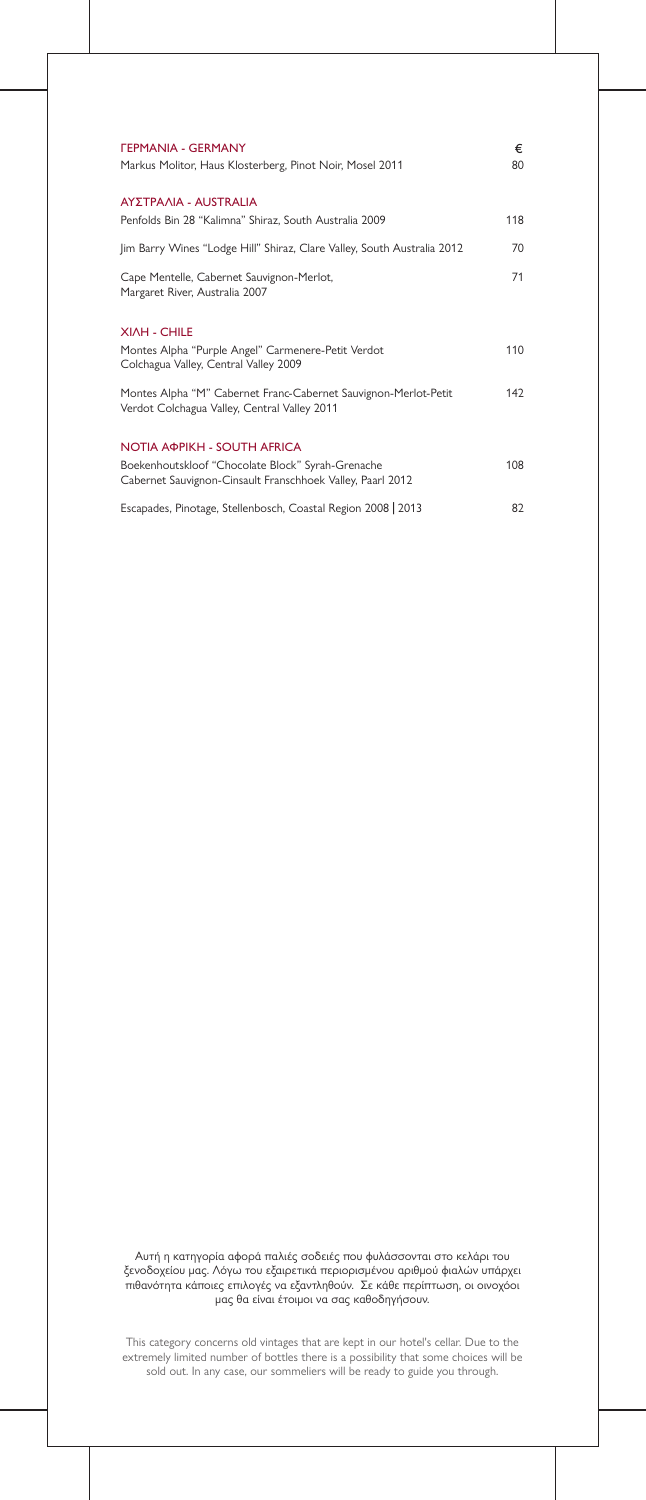| EΛΛΑΔΑ - GREECE<br>Σκούρας "Άκρες" Αγιωργίτικο-Cabernet Sauvignon,<br>Π.Γ.Ε. Πελοπόννησος<br>Domaine Skouras "Akres" Agiorgitiko-Cabernet Sauvignon,<br>P.G.I. Peloponnese | €<br>35 |
|----------------------------------------------------------------------------------------------------------------------------------------------------------------------------|---------|
| Κτήμα Άλφα, Pinot Noir, Π.Γ.Ε. Φλώρινα<br>Alpha Estate, Pinot Noir, P.G.I. Florina                                                                                         | 72      |
| Ντούγκος "Ραψάνη" Ξινόμαυρο-Κρασάτο- Σταυρωτό, Π.Ο.Π. Ραψάνη<br>Dougos Winery "Rapsani" Xinomavro-Krassato- Stavroto, P.D.O. Rapsani                                       | 44      |
| Oenops "Xinomavraw" Ξινόμαυρο, Π.Ο.Π Δραμα<br>Oenops "Xinomavrw" Xinomavro, P.D.O. Drama                                                                                   | 59      |
| Δουλουφάκης "Δαφνιός" Λιάτικο, Π.Γ.Ε. Κρήτη<br>Douloufakis Winery "Dafnios" Liatiko, P.G.I. Crete                                                                          | 32      |
| Βογιατζής "Τσαπουρνάκος" Π.Γ.Ε. Κοζάνη<br>Voyatzi Estate "Tsapournakos" P.G.I. Kozani                                                                                      | 74      |
| <b><i>TAAAIA - FRANCE</i></b><br>Bouchard Pere & Fils "La Vignee" Pinot Noir, A.O.C. Bourgogne                                                                             | 70      |
| <b>ITAAIA - ITALY</b>                                                                                                                                                      |         |
| Robert Mazzi, Valpolicella Classico Superiore, D.O.C. Veneto                                                                                                               | 68      |
| Castellare di Castellina, Chianti Classico D.O.C.G. Tuscany                                                                                                                | 71      |
| <b><i>FEPMANIA - GERMANY</i></b><br>Markus Molitor, Haus Klosterberg, Pinot Noir, Mosel                                                                                    | 80      |
| <b>APFENTINH - ARGENTINA</b><br>Bodega Chacra, Barda, Pinot Noir, Rio Negro Valley, Patagonia                                                                              | 98      |
| AΥΣΤΡΑΛΙΑ - AUSTRALIA<br>Yalumba "Oxford Landing" Cabernet Sauvignon-Shiraz, South Australia                                                                               | 45      |

*Ελαφριά με δροσερά κόκκινα φρούτα και απαλές τανίνες.*

*Easy drinking with lovely red fruit aromas, moderate tannins and alcohol.*

## ΑΠΑΛΟΙ & ΦΡΟΥΤΩΔΗΣ ΕΡΥΘΡΟΙ ΟΙΝΟΙ LIGHT AND FRUITY RED WINES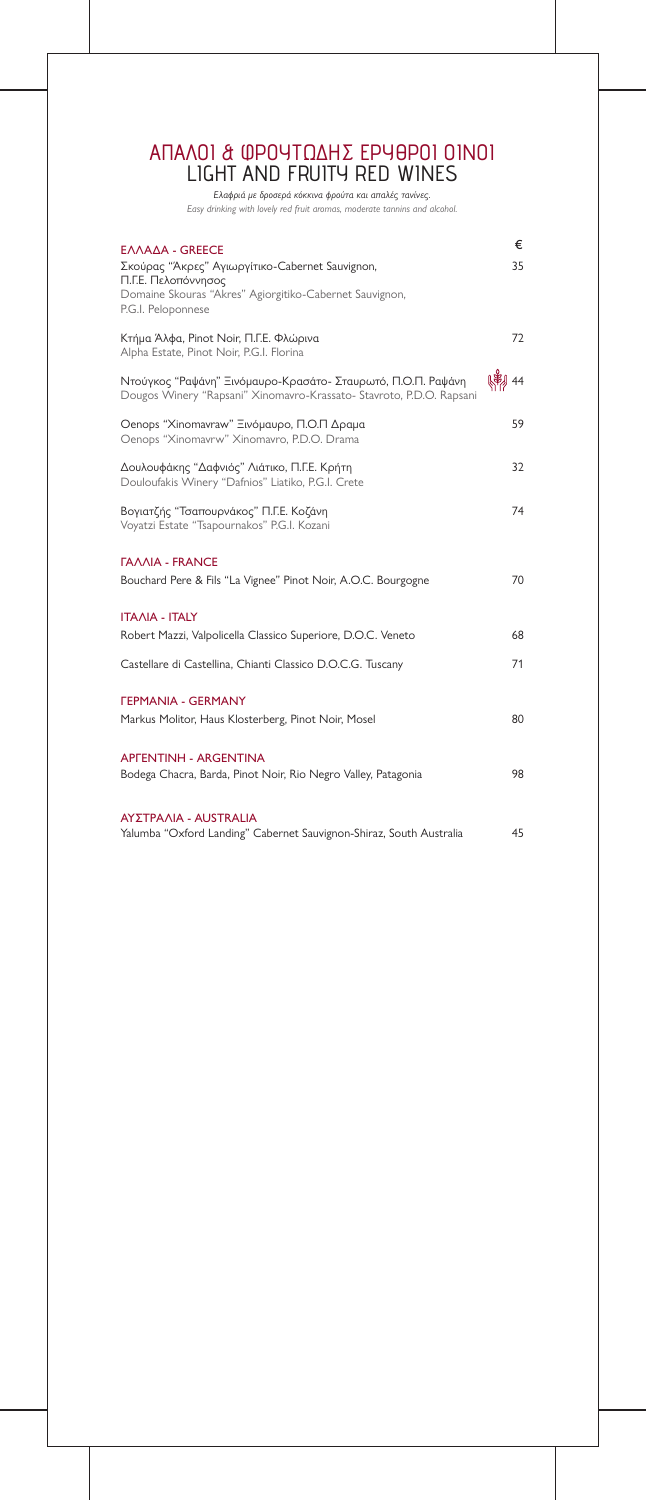| <b>ΕΛΛΑΔΑ - GREECE</b>                                                                                                                                                      |                                                                                                                                                                                                                                                                                                                                                                                                       | €    |
|-----------------------------------------------------------------------------------------------------------------------------------------------------------------------------|-------------------------------------------------------------------------------------------------------------------------------------------------------------------------------------------------------------------------------------------------------------------------------------------------------------------------------------------------------------------------------------------------------|------|
| Μέγα Σπήλαιο, Μαυροδάφνη-Καλαβρυτινό, Π.Γ.Ε. Αχαΐα<br>Estate Mega Spileo, Mavrodaphne-Kalavritino, P.G.I. Achaia                                                            |                                                                                                                                                                                                                                                                                                                                                                                                       | 74   |
| Ζαφειράκης Λημνιώνα, Π.Γ.Ε. Τύρναβος<br>Zafeirakis, Limniona, P.G.I. Tyrnavos                                                                                               |                                                                                                                                                                                                                                                                                                                                                                                                       | $71$ |
| Άλφα, Ξινόμαυρο "Reserve" Παλαιά Κλήματα, Π.Ο.Π. Αμύνταιο<br>Alpha Estate, Xinomavro "Reserve" Vieilles Vignes, P.D.O. Amyndeon                                             |                                                                                                                                                                                                                                                                                                                                                                                                       | 68   |
| Εύχαρις, Syrah, Π.Γ.Ε. Γεράνεια<br>Domaine Evharis, Syrah, P.G.I. Gerania                                                                                                   |                                                                                                                                                                                                                                                                                                                                                                                                       | 42   |
| Σκούρας "Portes" Merlot, Π.Γ.Ε. Πελοπόννησος<br>Domaine Skouras "Portes" Merlot, P.G.I. Peloponnese                                                                         |                                                                                                                                                                                                                                                                                                                                                                                                       | 45   |
| Θυμιόπουλος "Γη και Ουρανός" Ξινόμαυρο, Π.Ο.Π. Νάουσα<br>Thymiopoylos "Earth & Sky" Xinomavro, P.D.O. Naousa                                                                |                                                                                                                                                                                                                                                                                                                                                                                                       | 65   |
| Χατζημιχάλης, Cabernet Sauvignon, Π.Γ.Ε. Κοιλάδα Ατάλαντης<br>Domaine Hatzimichalis, Cabernet Sauvignon, P.G.I. Atalanti Valley                                             |                                                                                                                                                                                                                                                                                                                                                                                                       | 67   |
| Μέγα Σπήλαιο "Cuvee III"<br>Μαυροδάφνη-Cabernet Sauvignon-Αγιωργίτικο, Π.Γ.Ε. Αχαΐα<br>Mega Spileo "Cuvee III"<br>Mavrodaphne-Cabernet Sauvignon-Agiorgitiko, P.G.I. Achaia |                                                                                                                                                                                                                                                                                                                                                                                                       | 48   |
| Παπαϊωάννου "Παλαιά Κλήματα" Αγιωργίτικο, Π.Ο.Π. Νεμέα<br>Papaioannou Estate "Old Vines" Agiorgitiko, P.D.O. Nemea                                                          | 爛 繁 88                                                                                                                                                                                                                                                                                                                                                                                                |      |
| <b><i>TAAAIA - FRANCE</i></b><br>Henri Boillot, Pinot Noir "Les Chevrets" Volnay 1er Cru,<br>A.O.C. Burgundy                                                                |                                                                                                                                                                                                                                                                                                                                                                                                       | 253  |
| Meo-Camuzet, Pinot Noir, Clos de Vougeot Grand Cru,<br>A.O.C. Burgundy                                                                                                      | $C^{\star}$ $\left(\frac{1}{2} + \frac{1}{2} + \frac{1}{2} + \frac{1}{2} + \frac{1}{2} + \frac{1}{2} + \frac{1}{2} + \frac{1}{2} + \frac{1}{2} + \frac{1}{2} + \frac{1}{2} + \frac{1}{2} + \frac{1}{2} + \frac{1}{2} + \frac{1}{2} + \frac{1}{2} + \frac{1}{2} + \frac{1}{2} + \frac{1}{2} + \frac{1}{2} + \frac{1}{2} + \frac{1}{2} + \frac{1}{2} + \frac{1}{2} + \frac{1}{2} + \frac{1}{2} + \frac$ |      |
| Domaine Leroy Bourgogne Rouge, Pinot Noir, A.O.C. Burgundy                                                                                                                  |                                                                                                                                                                                                                                                                                                                                                                                                       | 162  |
| Matassa "Cuvee Romanissa" Grenache Noir- Carignane,<br>V.D.P. de Cotes Catalanes, Roussillon                                                                                | $\left(\stackrel{*}{\star}\right)$ 98                                                                                                                                                                                                                                                                                                                                                                 |      |
| <b>ITAAIA - ITALY</b><br>Tenuta delle Terre Nere, Rosso Etna, D.O.C. Etna, Sicily                                                                                           |                                                                                                                                                                                                                                                                                                                                                                                                       | 72   |
| ΙΣΠΑΝΙΑ - SPAIN<br>Descendientes de J. Palacios "Villa de Corullon" Mencia, D.O. Bierzo                                                                                     |                                                                                                                                                                                                                                                                                                                                                                                                       | 136  |
| <b>NEA ΖΗΛΑΝΔΙΑ - NEW ZEALAND</b><br>Burn Cottage Vineyards, Pinot Noir, Central Otago                                                                                      | $\star$ 150                                                                                                                                                                                                                                                                                                                                                                                           |      |

*Υψηλή αρωματική ένταση, πλούσιες και βελούδινες τανίνες κομψά με μακρά γοητευτική επίγευση.* Delicate, perfumed and refined. Wines of class accentuated by subtle tannins and long lingering finish.

Finca Agostino, Malbec, Barrancas, Maipú & La Consulta, Uco Valley, Mendoza

59

#### ΑΡΓΕΝΤΙΝΗ - ARGENTINA

Cloudy Bay, Pinot Noir, Marlborough

122

Escapades, Pinotage, Stellenbosch, Coastal Region 82

#### ΝΟΤΙΑ ΑΦΡΙΚΗ - SOUTH AFRICA

### ΠΛΟΥΣΙΟΙ ΣΕ ΑΡΩΜΑΤΑ, ΜΕΤΡΙΟΥ ΣΩΜΑΤΟΣ ΕΡΥΘΡΟΙ ΟΙΝΟΙ ELEGANT & AROMATIC, MEDIUM BODIED RED WINES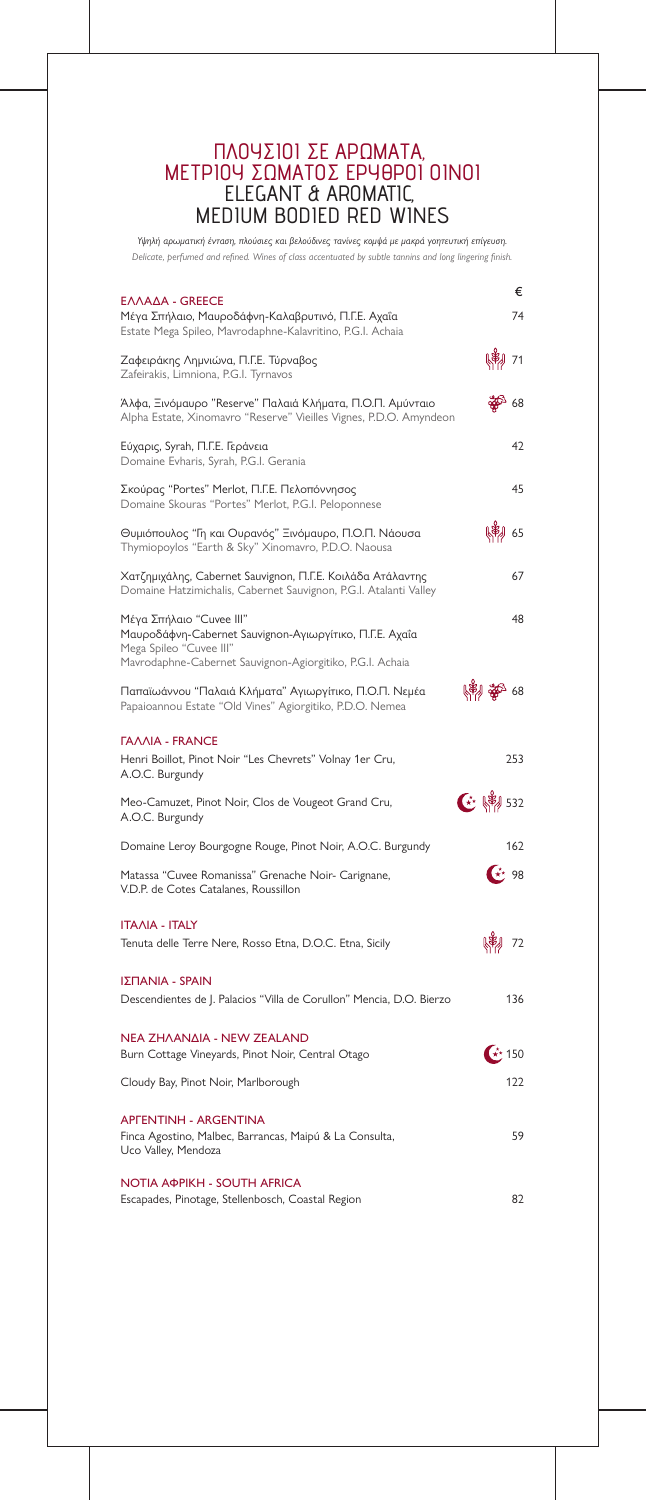| EΛΛΑΔΑ - GREECE                                                                                                                                                      | €               |
|----------------------------------------------------------------------------------------------------------------------------------------------------------------------|-----------------|
| Αβαντίς "Αγιος Χρόνος" Syrah-Viognier, Π.Γ.Ε. Εύβοια<br>Avantis Estate "Holly Time" Syrah-Viognier, PGI Evia                                                         | 80              |
| Lacules Bay, Lacules Estate Merlot, Π.Ο. Πελοποννήσου<br>Lacules Bay Vineyards, Lacules Estate Merlot, V.W. Peloponnese                                              | 122             |
| Άλφα, Syrah-Merlot-Ξινόμαυρο, Π.Γ.Ε. Φλώρινα<br>Alpha Estate, Syrah-Merlot-Xinomavro, P.G.I. Florina                                                                 | 78              |
| La Tour Melas, Cabernet Franc-Merlot, Π.Γ.Ε. Φθιώτιδα<br>La Tour Melas, Cabernet Franc-Merlot, P.G.I. Fthiotida                                                      | 176             |
| Κτήμα Γαίας "Νεμέα" Αγιωργίτικο, Π.Ο.Π. Νεμέα<br>Gaia Estate "Nemea" Agiorgitiko, P.D.O. Nemea                                                                       | 86              |
| Οικονόμου "Mirabello" Λιάτικο-Μαντηλάρι, Κρήτη<br>Economou "Mirabello" Liatiko-Madilari, Crete                                                                       | (勒 115          |
| Βιβλία Χώρα "Όβηλος" Cabernet Sauvignon, Π.Γ.Ε. Παγγαίου<br>Biblia Chora Estate "Ovilos" Cabernet Sauvignon, P.G.I. Pangeon                                          | 108             |
| Τσάνταλης "Κορμίλιτσα"<br>Cabernet Sauvignon-Λημνιό, Π.Γ.Ε. Άγιον Όρος<br>Tsantali Vineyards "Kormilitsa"<br>Cabernet Sauvignon-Limnio, P.G.I. Mount Athos           | (弟) 128         |
| Κτήμα Άλφα "ALPHA ONE" Syrah, Π.Γ.Ε. Φλώρινα<br>Alpha Estate "ALPHA ONE" Syrah, P.G.I. Florina                                                                       | 171             |
| Τ-ΟΙΝΟΣ, Μαυροτράγανο "Clos Stegasta" Π.Γ.Ε. Κυκλάδες<br>T-OINOS, Mavrotragano "Clos Stegasta" P.G.I. Cyclades                                                       | 238             |
| Τσάνταλης "Κορμίλιτσα Gold"<br>Cabernet Sauvignon-Λημνιό, Π.Γ.Ε. Άγιον Όρος<br>Tsantali Vineyards "Kormilitsa Gold"<br>Cabernet Sauvignon-Limnio, P.G.I. Mount Athos | $\frac{1}{234}$ |
| <b><i>FAAAIA - FRANCE</i></b>                                                                                                                                        |                 |
| Château Angelus, 1er Grand Cru Classé A, A.O.C. Saint-Emilion 2008                                                                                                   | 850             |
| Château Angelus, 1er Grand Cru Classé A, A.O.C. Saint-Emilion 2011                                                                                                   | 800             |
| Château Ducru Beaucaillou, 2eme Grand Cru Classé,<br>A.O.C. Saint- Julien 2013                                                                                       | 520             |
| Château Ducru Beaucaillou, 2eme Grand Cru Classé,<br>A.O.C. Saint- Julien 2013                                                                                       | 520             |
| Château Mouton Rothschild, 1er Grand Cru Classé, A.O.C. Pauillac 2010                                                                                                | 3.100           |
| Château Petrus, A.O.C. Pomerol 2004                                                                                                                                  | 4.900           |

Casanova di Neri, Brunello di Montalcino, Sangiovese, D.O.C.G. Tuscany 132

Ornellaia, Tenuta dell Ornellaia, Cabernet Sauvignon-Merlot-Cabernet Franc D.O.C. Bolgheri Tuscany 2016 610

Marchesi Antinori "Tignanello" Sangiovese-Cabernet Sauvignon, I.G.T. Tuscany 246

#### ΙΤΑΛΙΑ - ITALY

Bodegas Roda "Roda I" Reserva, D.O.C.a. Rioja

Ferrer Bobet Vinyes Velles, Carinena- Garnacha, D.O.C.a. Priorat

Bodegas Alejandro Fernandez, Tinto Pesquera, Crianza, D.O. Ribera Del Duero



#### ΙΣΠΑΝΙΑ - SPAIN

*Πληθωρικά με γεμάτο σώμα, όγκο και δύναμη.*

*Στην κατηγορία αυτή υπάρχουν μερικά από τα σπουδαιότερα κρασιά του παγκόσμιου αμπελώνα. Bold and structured. From the indigenous Greek varieties to some of the world most famous wines.*

### ΠΟΛΥΠΛΟΚΟΙ ΜΕ ΠΛΟΥΣΙΟ ΣΩΜΑ ΕΡΥΘΡΟΙ ΟΙΝΟΙ FULL BODIED RED WINES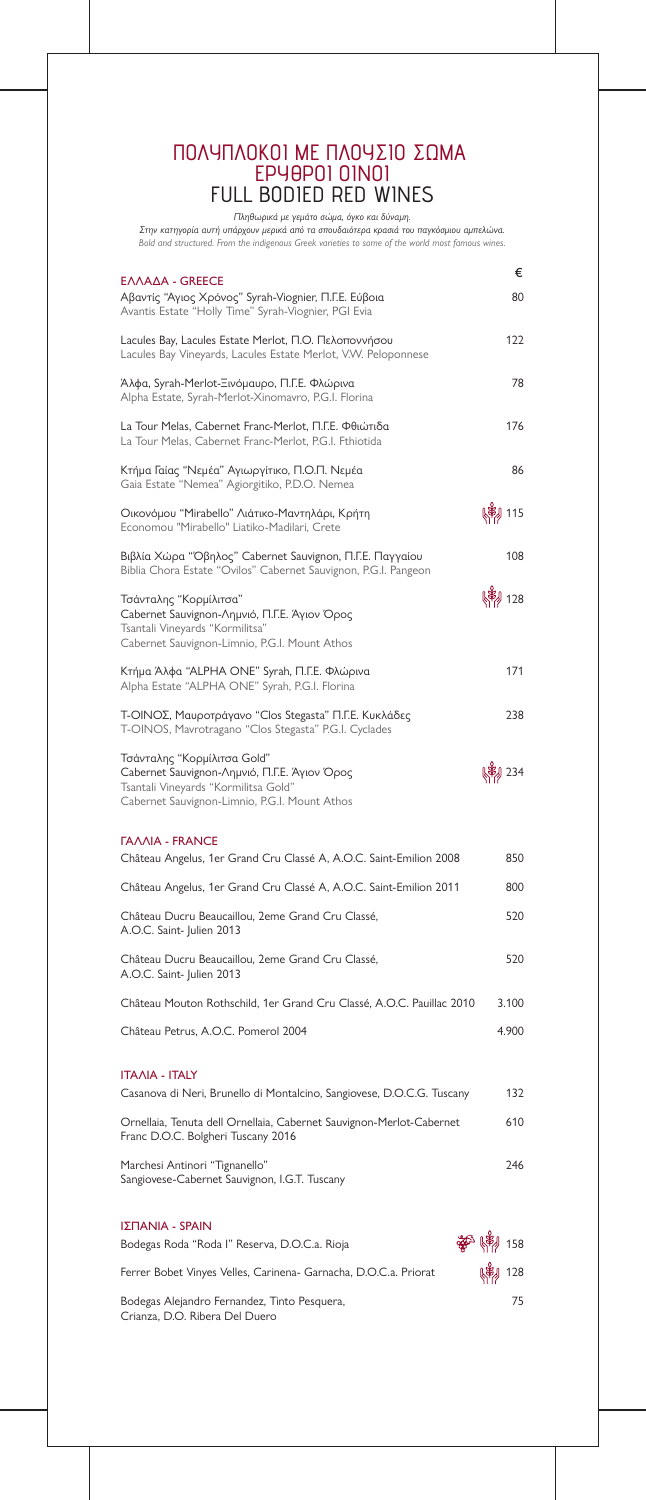| AMEPIKH - U.S.A.<br>Dominus, Cabernet Sauvignon-Cabernet Franc-Petit Verdot,<br>Yountville, Napa Valley 2011  | €<br>400 |
|---------------------------------------------------------------------------------------------------------------|----------|
| Mondavi- Rothschild "Opus One" Cabernet Sauvignon-Cabernet<br>Franc- Petit Verdot, Oakville, Napa Valley 2010 | 856      |
| Ridge Vineyards "Geyserville" Zinfandel,<br>Alexander Valley, Sonoma County                                   |          |
| <b>XIAH - CHILE</b>                                                                                           |          |
| Montes Alpha "Purple Angel" Carmenere-Petit Verdot<br>Colchagua Valley, Central Valley                        | 110      |
| Montes Alpha "M" Cabernet Sauvignon-Cabernet Franc-Petit<br>Verdot-Merlot Colchagua Valley, Central Valley    | 142      |
| NOTIA АФРІКН - SOUTH AFRICA                                                                                   |          |
| Boekenhoutskloof "Chocolate Block" Syrah-Grenache<br>Cabernet Sauvignon-Cinsault, Franschhoek Valley, Paarl   | 108      |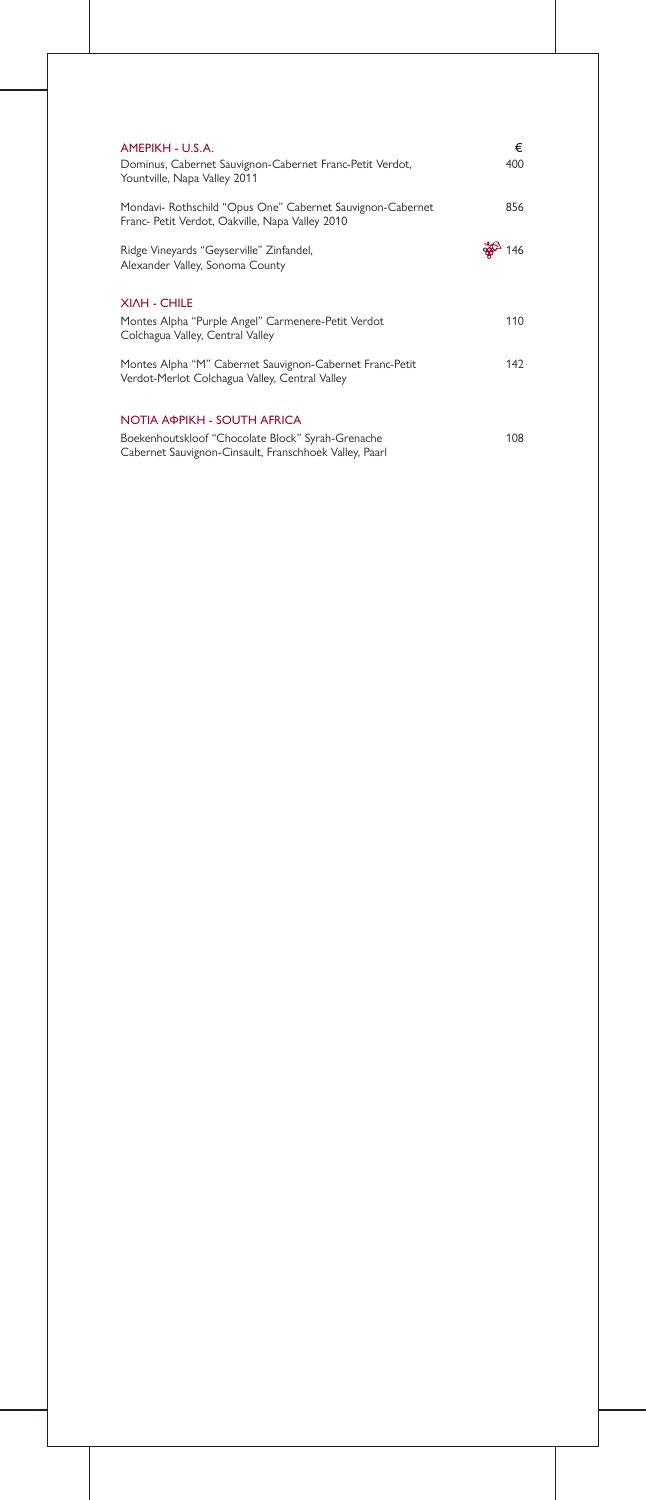| ΣΑΜΟΣ - SAMOS                                                                                                                                                    |                | €   |
|------------------------------------------------------------------------------------------------------------------------------------------------------------------|----------------|-----|
| Ε.Ο.Σ.Σ., Samos Anthemis, Μοσχάτο Σάμου, Π.Ο.Π. 0,5lt<br>Samos Co-op, Samos Anthemis, P.D.O. Muscat of Samos, 0,5lt                                              |                | 40  |
| Ε.Ο.Σ.Σ., Samos Νέκταρ, Μοσχάτο Σάμου, Π.Ο.Π. 0,5lt<br>Samos Co-op, Samos Nectar, P.D.O. Muscat of Samos, 0,5lt                                                  |                | 64  |
| <b>ΣΑΝΤΟΡΙΝΗ - SANTORINI</b><br>Αργυρός, Vinsanto First Release, Π.Ο.Π. Σαντορίνη 0,5lt<br>Argyros Estate, First Release, P.D.O. Santorini 0,5lt                 |                | 108 |
| Αργυρός, Vinsanto 4 Ετών, Π.Ο.Π. Σαντορίνη 0,5lt<br>Argyros Estate, 4 Years, P.D.O. Santorini 0,5lt                                                              |                | 108 |
| Αργυρός, Vinsanto 12 Ετών, Π.Ο.Π. Σαντορίνη 0,5lt<br>Argyros Estate, 12 Years, P.D.O. Santorini 0,5lt                                                            |                | 150 |
| Αργυρός, Vinsanto 20 Ετών, Π.Ο.Π. Σαντορίνη 0,5lt<br>Argyros Estate, Vinsanto 20 Years P.D.O. Santorini 0,5lt                                                    |                | 200 |
| MAKEAONIA - MACEDONIA<br>Αλφα, Ωμέγα, Gewurztraminer- Μαλαγουζιά, Π.Γ.Ε. Φλώρινας 0,5lt<br>Alpha Estate, Omega, Gewurztraminer-Malagouzia, P.G.I. Florinas 0,5lt |                | 69  |
| Πιερία Ερατεινή, Ευχές Ερατεινές, Μαλαγουζιά, Π.Γ.Ε. Μακεδονία 0.375ml<br>Pieria Eratini, Euxes Eratines, Malagouzia, P.G.I. Macedonia 0.375ml                   |                | 58  |
| <b><i>TAAAIA - FRANCE</i></b><br>Chateau Coutet, 1er Grand Cru Classe,<br>Sémillon-Sauvignon Blanc, Sauternes-Barsac, A.O.C. Bordeaux                            |                | 148 |
| NV Mas Amiel Maury Vintage, Grenache Rouge-Syrah<br>A.O.C. Maury, Languedoc- Roussillon                                                                          |                | 78  |
| <b>ΑΥΣΤΡΙΑ - AUSTRIA</b><br>Weinlaubenhof Alois Kracher Cuvee Eiswein, Neusiedlersee 0.375ml                                                                     |                | 125 |
| <b>OYFFAPIA - HUNGARY</b><br>Oremus Tokaji Aszu, Furmint, Harslevelu, 6 Puttonyos 0,5lt                                                                          |                | 220 |
| <b><i>NOPTOFAAIA - PORTUGAL</i></b><br>Fonseca Guimaraens, Ruby Port D.O.C. Douro                                                                                |                | 59  |
| Fonseca Guimaraens, Tawny Port D.O.C. Douro                                                                                                                      |                | 59  |
| Fonseca Guimaraens, 10 Year Old Tawny Port D.O.C. Douro                                                                                                          | <b>\$9</b> 110 |     |
| Fonseca Guimaraens 20 Year Old Tawny Port D.O.C. Douro                                                                                                           | (单) 138        |     |
| W&J Graham's 40 Year Old Tawny Port D.O.C. Douro                                                                                                                 |                | 312 |
| Madeira H&H, Sercial, 10 Year Old, N.V. D.O.C. Madeira, 0,5lt                                                                                                    |                | 85  |
| Madeira H&H, Boal, 10 Year Old, N.V. D.O.C. Madeira, 0,5lt                                                                                                       |                | 85  |
|                                                                                                                                                                  |                |     |

Bodegas Hildalgo, La Gitana, Manzanilla En Rama,

Sanlucar de Barrameda, D.O. Jerez, 0,5lt

Bodegas Hildalgo, La Gitana, Amontillado Seco Napoleon, Sanlucar de Barrameda, D.O. Jerez, 0,5lt 66

#### ΙΣΠΑΝΙΑ - SPAIN

### ΓΛΥΚΕΙΣ ΚΑΙ ΕΝΙΣΧΥΜΕΝΟΙ ΟΙΝΟΙ SWEET AND FORTIFIED WINES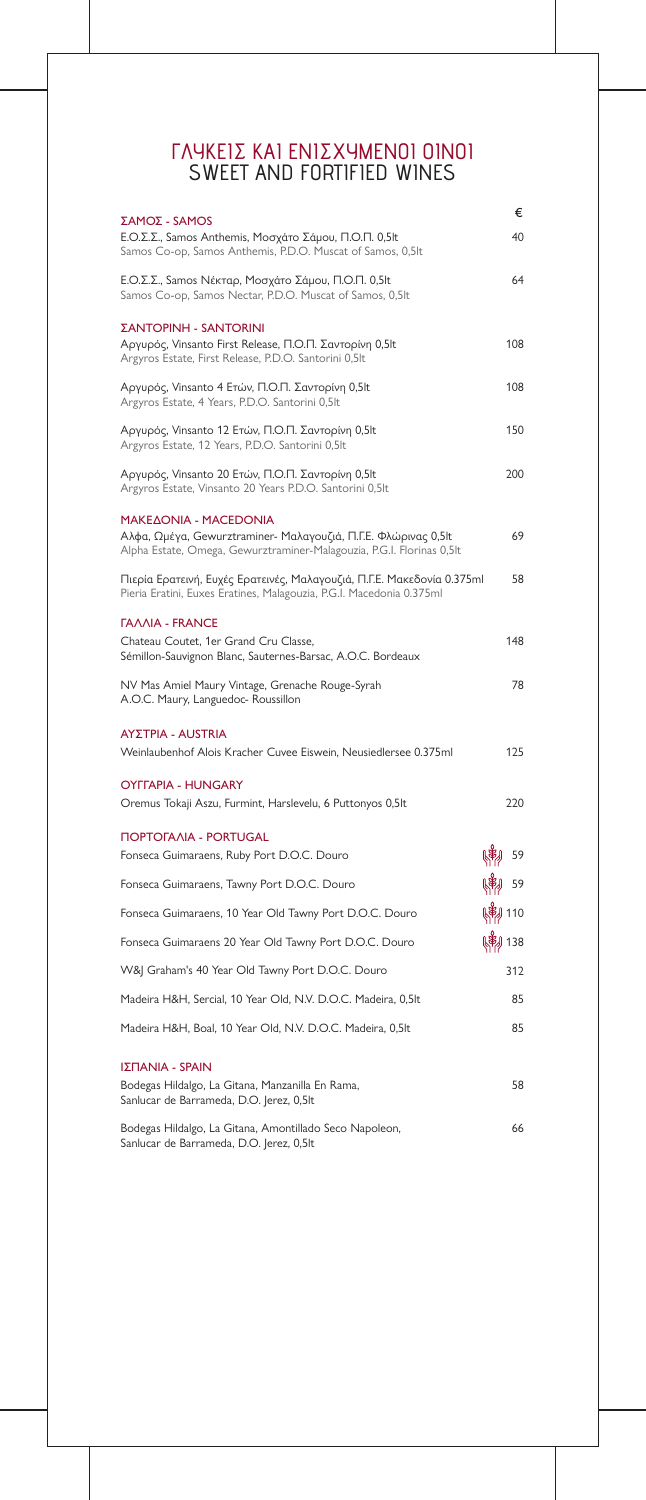|                                                                                                                                                                   | €  |
|-------------------------------------------------------------------------------------------------------------------------------------------------------------------|----|
| ΣΑΜΟΣ - SAMOS<br>Ε.Ο.Σ.Σ., Samos Anthemis, Μοσχάτο Σάμου, Π.Ο.Π.<br>Samos Co-op, Samos Anthemis, P.D.O. Muscat of Samos                                           | 10 |
| Ε.Ο.Σ.Σ., Samos Νέκταρ, Μοσχάτο Σάμου, Π.Ο.Π.<br>Samos Co-op, Samos Nectar, P.D.O. Muscat of Samos                                                                | 11 |
| <b>ΣΑΝΤΟΡΙΝΗ - SANTORINI</b><br>Αργυρός, Vinsanto First Release, Π.Ο.Π. Σαντορίνη<br>Argyros Estate, First Release, P.D.O. Santorini                              | 15 |
| Αργυρός, Vinsanto 4 Ετών, Π.Ο.Π. Σαντορίνη<br>Argyros Estate, 4 Years, P.D.O. Santorini                                                                           | 15 |
| Αργυρός, Vinsanto 12 Ετών, Π.Ο.Π. Σαντορίνη<br>Argyros Estate, 12 Years, P.D.O. Santorini                                                                         | 20 |
| Αργυρός, Vinsanto 20 Ετών, Π.Ο.Π. Σαντορίνη<br>Argyros Estate, Vinsanto 20 Years P.D.O. Santorini                                                                 | 26 |
| MAKE AONIA - MACEDONIA<br>Αλφα, Ωμέγα, Gewurztraminer- Μαλαγουζιά, Π.Γ.Ε. Φλώρινας 0,5lt<br>Alpha Estate, Omega, Gewurztraminer-Malagouzia, P.G.I. Florinas 0,5lt | 12 |
| Πιερία Ερατεινή, Ευχές Ερατεινές, Μαλαγουζιά, Π.Γ.Ε. Μακεδονία 0.375ml<br>Pieria Eratini, Euxes Eratines, Malagouzia, P.G.I. Macedonia 0.375ml                    | 12 |
| <b><i>TAAAIA - FRANCE</i></b><br>Chateau Coutet, 1er Grand Cru Classe,<br>Sémillon-Sauvignon Blanc, Sauternes-Barsac, A.O.C. Bordeaux                             | 17 |
| NV Mas Amiel Maury Vintage, Grenache Rouge-Syrah<br>A.O.C. Maury, Languedoc- Roussillon                                                                           | 15 |
| <b>ΑΥΣΤΡΙΑ - AUSTRIA</b>                                                                                                                                          |    |
| Weinlaubenhof Alois Kracher Cuvee Eiswein, Neusiedlersee 0.375ml                                                                                                  | 26 |
| <b>OYFFAPIA - HUNGARY</b>                                                                                                                                         |    |
| Oremus Tokaji Aszu, Furmint, Harslevelu, 6 Puttonyos 0,5lt                                                                                                        | 28 |

### **HOUSE SELECTION - BY THE GLASS - 50ML**

### ΓΛΥΚΕΙΣ ΟΙΝΟΙ DESSERT WINES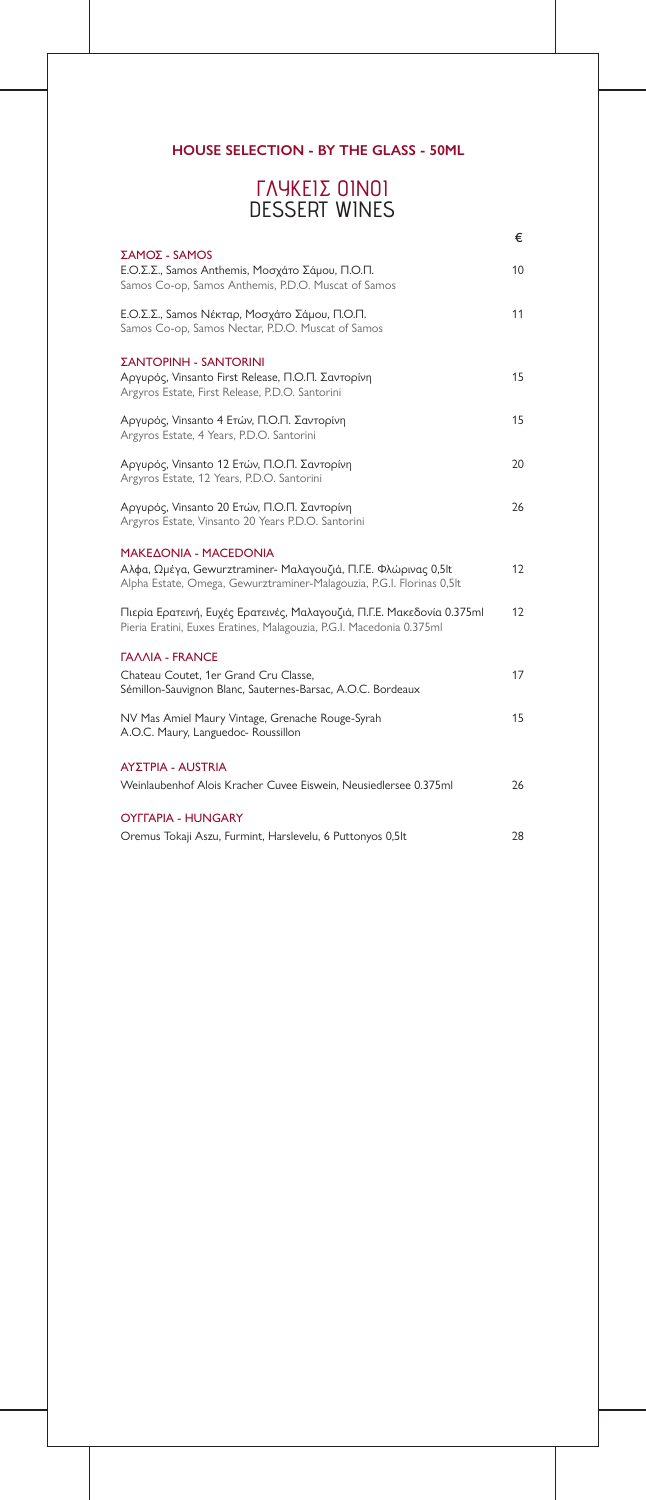### **HOUSE SELECTION - BY THE GLASS - 50ML**

| <b><i>NOPTOFAAIA - PORTUGAL</i></b>                                                                 | €  |
|-----------------------------------------------------------------------------------------------------|----|
| Fonseca Guimaraens, Tawny Port D.O.C. Douro                                                         | 10 |
| Fonseca Guimaraens, 10 Year Old Tawny Port D.O.C. Douro                                             | 15 |
| Fonseca Guimaraens 20 Year Old Tawny Port D.O.C. Douro                                              | 19 |
| W&J Graham's 40 Year Old Tawny Port D.O.C. Douro                                                    | 34 |
| Madeira H&H, Sercial, 10 Year Old, N.V. D.O.C. Madeira, 0,5lt                                       | 12 |
| Madeira H&H, Boal, 10 Year Old, N.V. D.O.C. Madeira, 0,5lt                                          | 12 |
| ΙΣΠΑΝΙΑ - SPAIN                                                                                     |    |
| Bodegas Hildalgo, La Gitana, Manzanilla En Rama,<br>Sanlucar de Barrameda, D.O. Jerez, 0,5lt        | 10 |
| Bodegas Hildalgo, La Gitana, Amontillado Seco Napoleon,<br>Sanlucar de Barrameda, D.O. Jerez, 0,5lt | 12 |

### ΕΝΙΣΧΥΜΕΝΟΙ ΟΙΝΟΙ FORTIFIED WINES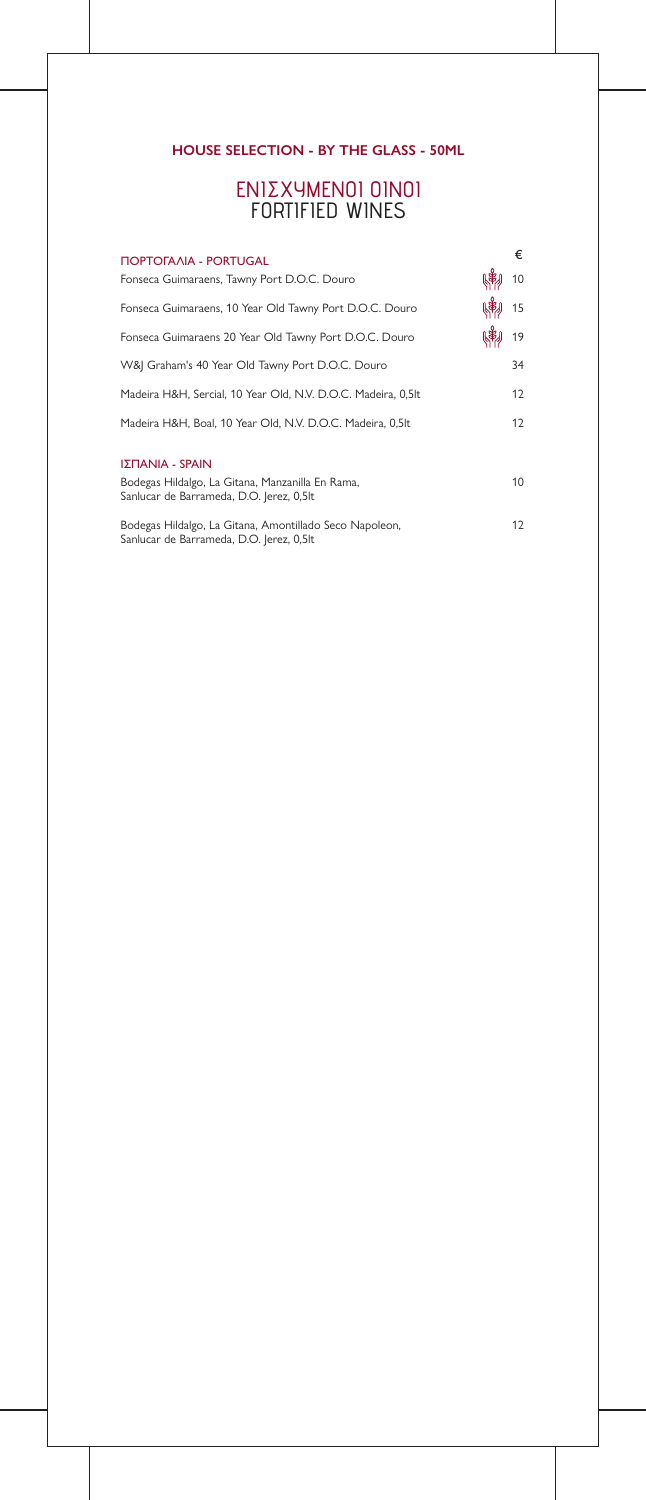Οι τιμές συμπεριλαμβάνουν όλες τις νόμιμες επιβαρύνσεις Service and taxes are included

Ο Αγορανομικός Υπεύθυνος : Αναστάσιος Αποστολόπουλος Market Inspector Officer: Anastasios Apostolopoulos

Η επιχείρηση είναι υποχρεωμένη να διαθέτει έντυπα δελτία σε ένα ειδικό χώρο κοντά στην έξοδο, για την καταγραφή τυχόν παραπόνων The establishment is obliged to have a printed form available in a special location near the exit, for the registration of any complaints

Ο ΚΑΤΑΝΑΛΩΤΗΣ ∆ΕΝ ΕΧΕΙ ΥΠΟΧΡΕΩΣΗ ΝΑ ΠΛΗΡΩΣΕΙ ΕΑΝ ∆ΕΝ ΛΑΒΕΙ ΤΟ ΝΟΜΙΜΟΠΑΡΑΣΤΑΤΙΚΟ ΣΤΟΙΧΕΙΑ (ΑΠΟ∆ΕΙΞΗ - ΤΙΜΟΛΟΓΙΟ) CONSUMER IS NOT OBLIGED TO PAY IF THE NOTICE OF PAYMENT HAS NOT BEEN RECEIVED (RECEIPT – INVOICE)